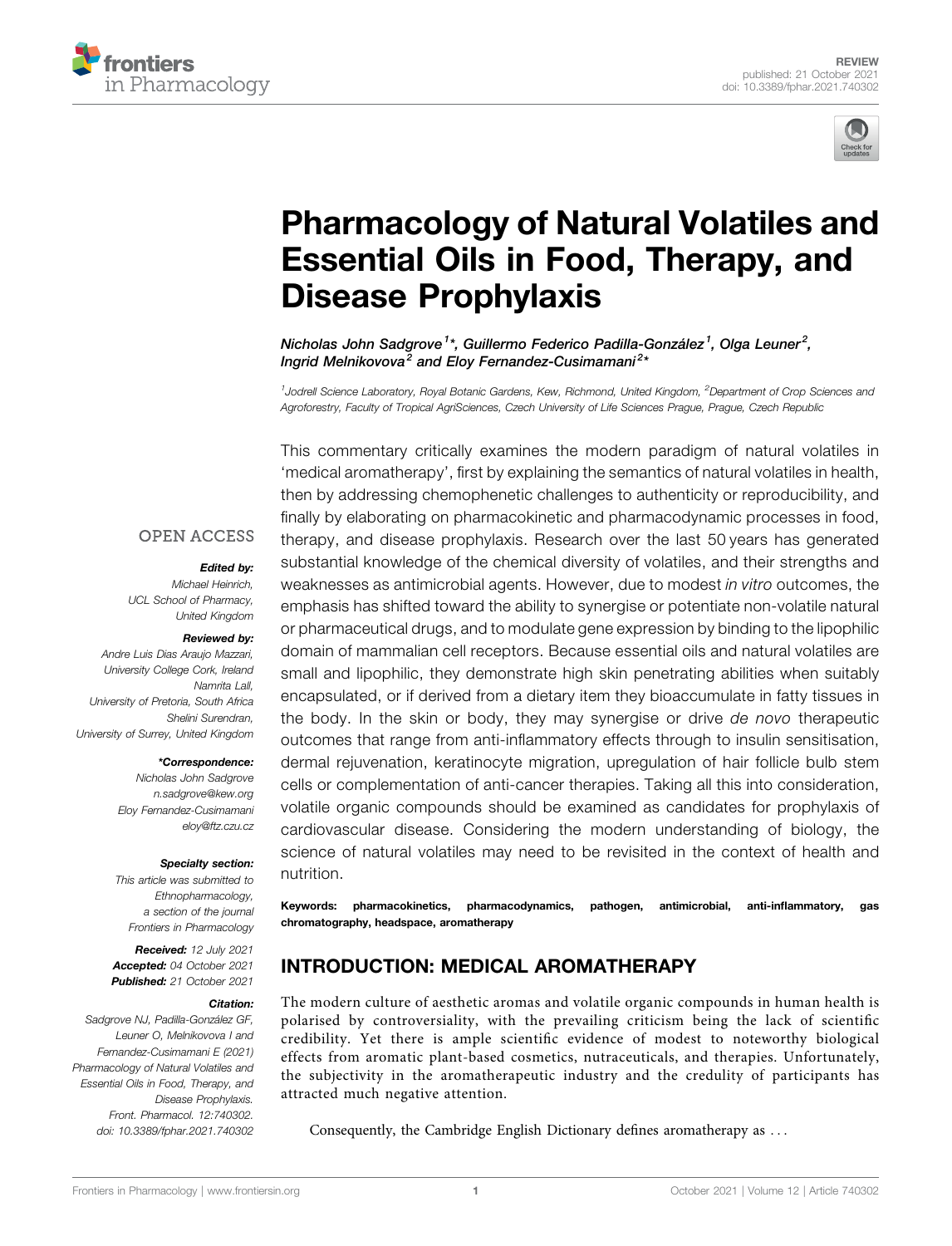'the treatment of worry or nervousness, or medical conditions that are not serious, by rubbing pleasantsmelling natural substances into the skin or breathing in their smell'

As exemplified above, the prevailing view in western societies is that aromatherapy is limited to either massaging with essential oils or the inhalation of plant-derived volatile organic compounds to achieve mood altering effects. However, a search of [clinicaltrials.gov](http://clinicaltrials.gov) provides an alternative overview of the applications of essential oils: out of hundreds of studies less than a quarter were dedicated to mood altering effects, i.e., a search of 'essential oils' gave several results related to mouth washes, throat gargles, pain management, antiseptic applications, facial acne and muscle cramps.

Definitions of aromatherapy, as explained in dictionaries, encyclopaedias or portrayed in memes, do not acknowledge the diversity of techniques that are corroborated by empirical science. For example, the essential oil of Cordia verbenacea A. DC administered to rats, systemically or orally, confers noteworthy anti-inflammatory effects [\(Medeiros et al., 2007\)](#page-13-0). It is marketed in Brazil as an active ingredient in the product Acheflan which is applied topically. The positive effects of Acheflan are achieved via the aroma molecules, E-caryophyllene and α-humulene ([Fernandes et al., 2007\)](#page-12-0).

The problem of correctly defining aromatherapy is also strained by a lack of cultural inclusiveness in the current definition ([Sadgrove N. J., 2020](#page-14-0)). Under the umbrella of aromatherapy, aromatic extracts have been used in indigenous African cultures to alleviate foot odours [\(Hulley et al., 2019](#page-12-1)) and in steam/smoke inhalation therapies [\(Khumalo et al., 2019\)](#page-13-1). Similarly, in Australian Aboriginal cultures aromatic plants are used successfully to treat fungal infections in the form of fat extracts ([Sadgrove et al., 2011;](#page-14-1) [Sadgrove and Jones, 2014b\)](#page-14-2) and in smoke fumigation applications [\(Sadgrove and Jones, 2013](#page-14-3); [Sadgrove et al., 2014\)](#page-14-4).

Research on volatile organic compounds is starting to convey that potentiation of other products is occurring more often than realised, such as in antimicrobial outcomes (Mikuláš[ová et al.,](#page-13-2) [2016](#page-13-2)) or other mainstream medicines. Immunomodulatory effects are also being observed in relation to cytokine release ([Anastasiou and Buchbauer, 2017\)](#page-11-0), T-cell proliferation ([Anastasiou and Buchbauer, 2017\)](#page-11-0), agonism of membrane receptors (toll-like [\(Amiresmaeili et al., 2018\)](#page-11-1)) or nuclear receptors (PPAR [\(Goto et al., 2010](#page-12-2))) and reduced mast cell degranulation [\(Anastasiou and Buchbauer, 2017\)](#page-11-0).

With growing scientific validation there is a widening polarization of the schools of aromatherapeutic practice, with one side aligned to the supernatural, and the other on the more traditional medical ethos. However, a distinction clearly needs to be made. The author Kurt Schnaubelt successfully made this distinction by the use of the elaborated term 'medical aromatherapy' ([Schnaubelt, 1999\)](#page-14-5) to imply a more objective approach to therapy with essential oils and natural volatiles.

Thus, 'medical aromatherapy' can be defined as ...

'the objective of achieving a health benefit from topical application, oral administration, or inhalation of a natural product mixture that includes at least one "active" or "coactive" volatile organic compound

In this definition it is explained that medical aromatherapy can also be achieved by using raw aromatic plants, as crushed leaves or extracts, to achieve therapeutic effects [\(Sadgrove, 2020b\)](#page-14-0), as an alternative to hydrodistilled essential oils. Although the two are not mutually exclusive, medical aromatherapy practitioners are not restricted to the use of essential oils because volatile organic compounds are also present in aromatic extracts, such as supercritical CO<sub>2</sub> extracts of aromatic leaves ([Damjanovic et](#page-12-3) [al., 2006;](#page-12-3) [Wenqiang et al., 2007\)](#page-15-0), or aromatic fat extracts familiar to the French practice of enfleurage. In this scenario the volatile compounds are not necessarily the sole driver of efficacy because plant organs and extracts contain other families of metabolites, i.e., the chemical diversity of whole aromatic plants includes volatile and non-volatile ingredients that may achieve combined effects (potentiation, synergism, or additive) in the context of medical aromatherapy ([Langat et al., 2021;](#page-13-3) [Nsangou et al., 2021\)](#page-13-4). In this latter hypothetical, volatile organic compounds are 'coactive', meaning that they contribute to efficacy but are not the only driver of efficacy.

Aromatic plants are rich in volatile organic compounds that can be distilled to produce essential oils, but it is not correct to call them essential oils prior to separation by distillation, i.e., aromatic plants do not contain essential oils, in the same way that milk does not contain cheese or wheat does not contain bread. According to the modern definition of an essential oil provided by the International Standards Organisation, a single organic compound, such as limonene, is not an essential oil, it is a volatile organic compound that is a common ingredient in an essential oil: it is an 'essential oil component', to use the expression coined by [Adams \(2007\)](#page-11-2) to make this important distinction. Essential oils are mixtures of volatile organic compounds that have been separated by distillation from aromatic species, including bryophytes, such as liverworts [\(Asakawa and Ludwiczuk, 2013\)](#page-11-3), and higher plants.

# THE CURRENT RESEARCH PARADIGM

In recent decades, contingent with the increasing convenience of chemical analysis of volatiles, there has been an unprecedented number of publications reporting the chemistry of essential oils from the world's flora. This large body of data was born from the collective of laboratories equipped with the universal mass spectral detector at the end of a gas chromatography column (GC-MS) [\(Sadgrove NJ., 2020](#page-14-6); [Sadgrove N. J. et al., 2020\)](#page-14-7). However, world experts in the field of natural volatiles and essential oils are now unanimously encouraging a shift of emphasis away from mere chemical reports.

For some time the superfluity of chemical reports, and competitiveness in publishing, were overcome by including results of in vitro antibacterial testing, to add value to the dataset ([Guimarães et al., 2019](#page-12-4)). These in vitro studies use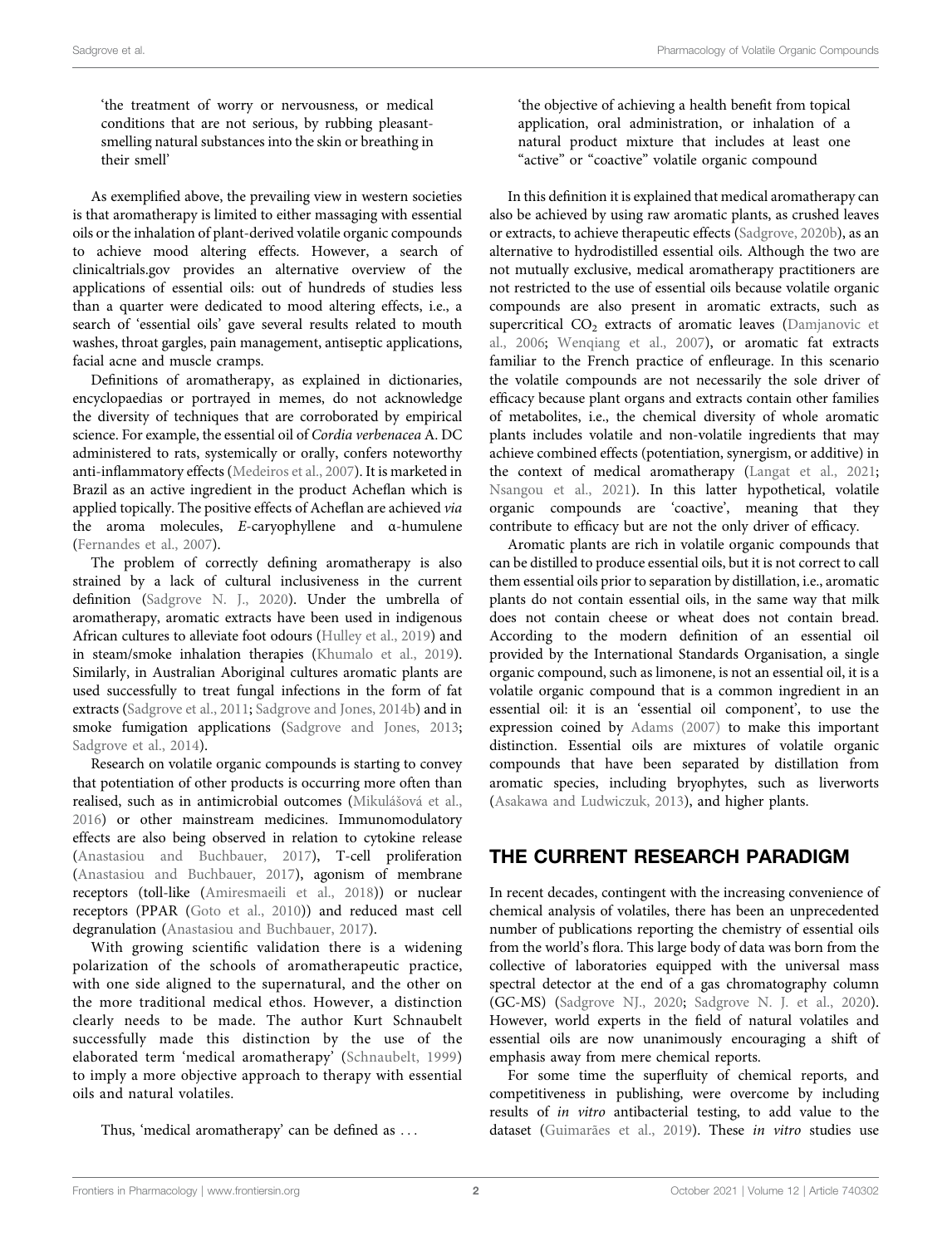micro-titre plate broth-dilution assays of whole essential oils to derive minimum inhibition concentration (MIC) values against pathogenic or model bacteria ([Sadgrove and Jones, 2015](#page-14-8); [Van](#page-15-1) [Vuuren and Holl, 2017](#page-15-1)). While such information is valuable, a pattern has emerged that makes further work predictable, and generally the MIC values are not regarded as pharmacologically interesting from a commercial perspective [\(Sadgrove and Jones,](#page-14-9) [2019](#page-14-9)). Furthermore, these methods omit the antimicrobial activity of volatile organic compounds that are in the vapour phase, which is more inhibitory compared to the liquid phase. The methods for determination of the antibacterial effect of volatile agents that are simultaneously in the liquid and vapor phase were developed recently [\(Houdkova et al., 2017](#page-12-5); [Houdkova](#page-12-6) [et al., 2021](#page-12-6)). Nevertheless, with no consideration to the vapour phases of volatile organic compounds, high concentrations (0.1–20 mg.mL−<sup>1</sup> ) are required to achieve antibacterial effects of essential oils. If some bactericidal essential oil components were to be present in human plasma at concentrations high enough to have antibacterial effects, they will enact toxic and potentially lethal effects to the person. Hence, antibacterial effects of essential oils are best represented in different contexts, in topical applications to treat odours and fungal infections, in sterilizing skin or surfaces, laundry and so forth ([Jones and](#page-13-5) [Sadgrove, 2015;](#page-13-5) [Van Vuuren and Holl, 2017](#page-15-1)). Furthermore, volatile organic compounds present in edible aromatic species can influence the gut microbiota and attenuate fermentation or bacterial overgrowth in gastrointestinal pathologies [\(Li et al.,](#page-13-6) [2018](#page-13-6)). High gastrointestinal concentrations will not lead to high systemic concentrations because metabolism of volatile organic compounds is generally efficient. Because in vitro MIC values for contact inhibition are not possible, it is better to consider the apparent immunomodulatory and gene regulatory effects [\(Sadgrove and Jones, 2019\)](#page-14-9).

Unfortunately, complementary studies that translate phytochemical knowledge into pharmacological serendipity for wider human benefit are not being pursued outside of just a few laboratories. Pioneering new ways to appreciate essential oils and volatiles require pushing the boundaries of encapsulation methodology, extraction technology, food preservation, knowledge of synergistic activity or potentiation in the plight of resistance mechanisms in pathogenic bacteria and their effects in human physiology. Thus, since the dawn of the 21st century, particularly in the last few years, numerous research groups have shifted emphasis towards utilising the phytochemical information that has been amassed hitherto.

# A BRIEF HISTORY OF ESSENTIAL OILS

Even without the integrated efforts of scientists, human interest in volatile organic compounds and distilled essential oils will continue to be independently motivated. This can be partly explained by the aesthetic experience in aroma, which reinvigorates the cultural and symbolic significance. Humans have utilised the aromatic principle of plants since before recorded history and contingent with the development of

modern-type hydrodistillation technology essential oils per se were 'invented' in the 1200 AD by Arabic pioneers ([Bauer and](#page-11-4) [Garbe, 1985;](#page-11-4) [Sadgrove and Jones, 2015\)](#page-14-8). However, long before modern hydrodistillation methods low quality essential oils were captured using a primitive apparatus invented by the Persians, that was better for making floral waters. Remains of the Persian terracotta distillation apparatus are estimated to be approx. 3500 B.C. Something similar was also used by the ancient Egyptians, who packed the outlet pipe with rags to create a type of condenser that captured floral waters and some of the essential oil, which could be collected from the rags by compression.

The sophistication of modern technology means that essential oils can be produced in mass by hydrodistillation (plant material in boiling water), steam distillation (plant material placed in path of steam) and microwave assisted steam distillation. In this regard, the modern definition of an essential oil as dictated by the International Standards Organisation is a ...

"product obtained from natural raw material, either by distillation with water and steam, or from the epicarp of citrus fruits by mechanical processing, or by dry distillation" ([Schnaubelt, 1999](#page-14-5); [ISO, 2015\)](#page-12-7).

The etymological background of the term 'essential oil' is in the Latin expression 'quinta essentia' which literally means 5<sup>th</sup> element. The essential oil was referred to as the soul or spirit of the plant, which is strongly related to the etymology of the term 'spirits' to mean alcohol or liqueur ([Sell, 2010\)](#page-14-10). Essential oils should never be referred to as 'extracts' or 'extracted', because they can only be produced by evaporation; essential oils are actually 'exorcized' from the plant, not extracted, which would require the use of solvents or mechanical pressing. The only exception to this is from the epicarp of citrus fruits, but this is due to the inertia of pre-established rural language.

Sometimes a single aromatic plant species can be divided according to distinct chemical groups called chemotypes. In rare cases, one species can be divided into as many as 10 or more chemotypes that have completely different chemical profiles [\(Sadgrove and Jones, 2014a\)](#page-14-11). While chemotypes tend to be highly consistent in terms of chemistry (i.e., borneol type always has borneol), the chemistry can also change in response to environmental factors and seasonal variation, causing an effect called phenotypic plasticity [\(Sadgrove NJ.,](#page-14-6) [2020](#page-14-6)). Phenotypic plasticity can create chemotypes within species, or it can occur on a spectrum, which involves many entities with chemistry that overlap between chemotypes. In the Australian flora, volatile compounds can appear or disappear from the chemical profile in response to wet and dry cycles of weather [\(Sadgrove NJ., 2020](#page-14-6)) or other factors.

# CHEMOPHENETICS OF ESSENTIAL OILS AND SOLVENT EXTRACTS

It is often the case that the chemical profiles within species are 'flamboyant' ([Sadgrove NJ., 2020](#page-14-6); [Sadgrove NJ. et al., 2020\)](#page-14-12), i.e., highly variable, which can be caused by abiotic stressors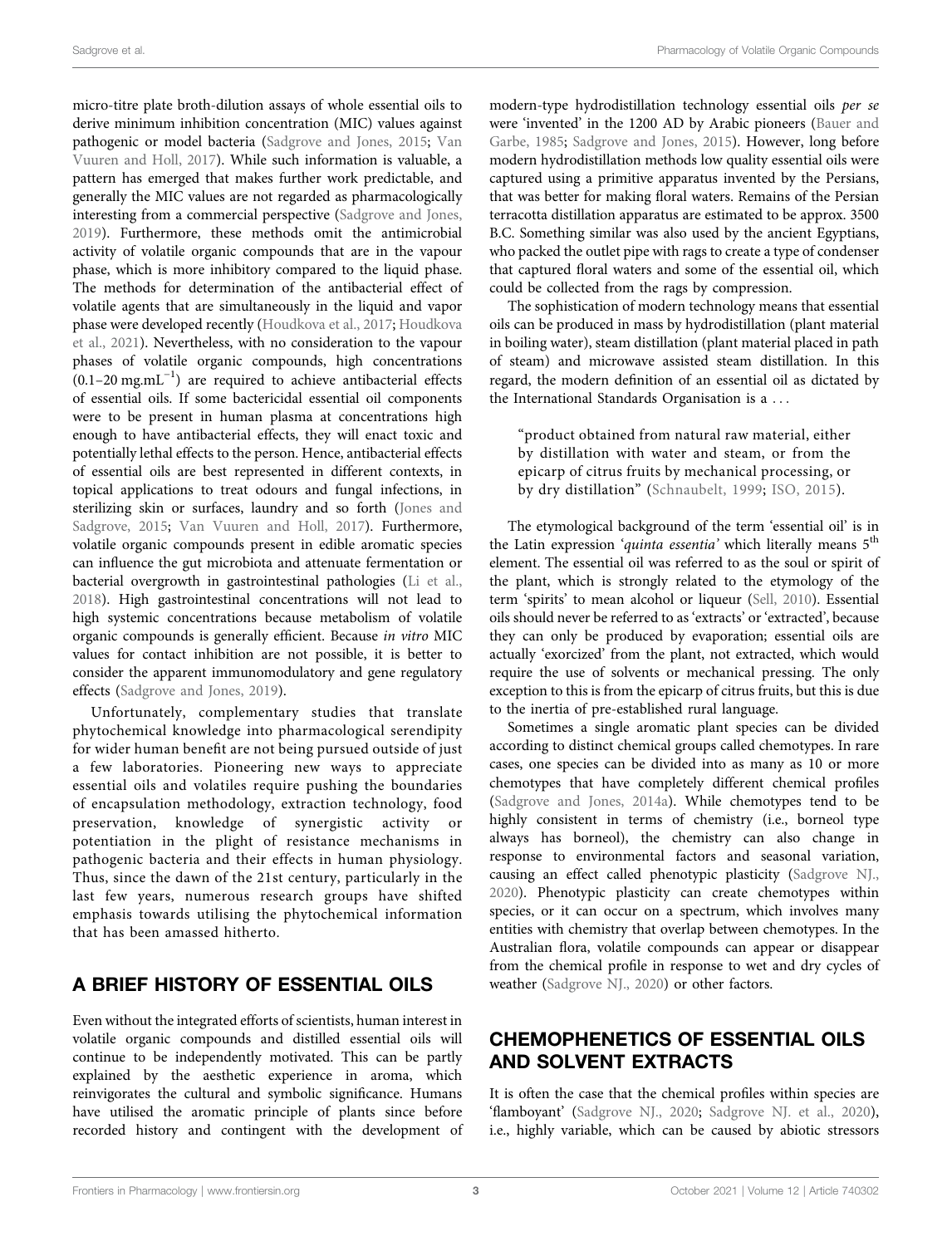that change expression patterns of volatiles, known as 'phenoplasticity', as mentioned above. In these cases, a known plant species is not guaranteed to deliver the same essential oil chemical profile. It is therefore important to be cognisant of chemical variation that could be caused by chemotypes or environmental factors, particularly in the context of health claims for the essential oil components. For example, two chemotypes of oregano are known, the thymol type and the carvacrol type [\(Bedini et al., 2021](#page-11-5)). Hence, it is important to be aware of these differences if used in therapeutic or prebiotic applications.

The discipline that examines the potential chemical differences within species is formally known as 'chemophenetics'. This subject title is used today as a replacement for the old term 'chemotaxonomy' [\(Zidorn,](#page-15-2) [2019](#page-15-2)). The new name was necessary to avoid criticism because in classic chemotaxonomy it was imagined that chemical profiles could be used to fingerprint taxa with high reproducibility, but phenoplasticity and the existence of chemotypes within taxa antagonised reproducibility.

In the last 5 years chemophenetic research of volatile organic compounds has started to utilise solvent extracts, rather than hydrodistilled essential oils. This is both convenient and creates more detailed information. While hydrodistillation requires masses of leaves, energy input, time, and effort to produce essential oils, solvent extraction requires a small leaf and a small volume of solvent (DCM, Hexane). This method was used in a chemophenetic study of heterogeneous species aggregates in Eucalyptus [\(Collins et al., 2018](#page-12-8)), Phebalium nottii [\(Sadgrove N. J. et al., 2020](#page-14-7)) and Eremophila [\(Sadgrove et al., 2021\)](#page-14-13), and in the former two the leaf samples were taken from herbarium voucher specimens. In the case of Eucalyptus, the sesquiterpene diol cryptomeridiol does not survive hydrodistillation and eliminates a hydroxyl group to randomly produce three eudesmols, either alpha  $(α-)$ , beta  $(β-)$ , or gamma  $(y<sub>-</sub>)$ . By using solvent extraction instead, cryptomeridiol is detected [\(Collins et al., 2018](#page-12-8)). In the pink flowered Phebalium nottii complex, putative new species were often in significant agreement with semivolatile coumarins that have vapour pressures too low to be produced in hydrodistillation. The semi-volatile coumarins were easily detected by GC-MS if the column temperature was raised to 280–300° C and held for 20 min [\(Sadgrove N. J. et al., 2020\)](#page-14-7). Species in Eremophila also express semi-volatiles that may have significance in taxonomic studies because of a reduced susceptibility to the effects of phenoplasticity ([Sadgrove et al., 2021](#page-14-13)). In this latter study it was realized that the effects of phenoplasticity from contemporary weather changes, such as droughts or excessive wet periods, are more dramatic in leaf material than in timber. It was suggested that chemophenetic studies may yield more reproducible data if the timber volatiles are studied, rather than leaves.

## FACTORS AFFECTING ESSENTIAL OIL COLLECTION

The amount of an essential oil in a species, as determined by the 'yield' from hydrodistillation, can vary considerably. The

phenylpropanoid dominated essential oil from clove can yield as high as 7.4–11.5%  $g.g<sup>-1</sup>$  from dried cloves or 1.2% if fresh [\(Wenqiang](#page-15-0) [et al., 2007](#page-15-0); [Murni et al., 2016\)](#page-13-7). This contrasts with the oleo-resin made by supercritical CO<sub>2</sub> extraction which yields 15–20%  $g.g^{-1}$ from dried clove buds, but this higher yield is related to the presence of non-volatile substances such as cuticular waxes [\(Wenqiang et al.,](#page-15-0) [2007](#page-15-0)). Some Australian species also demonstrate very high yields, such as the monoterpene-rich isomenthone, or karahanenone diploid chemotypes of Eremophila longifolia [\(Smith et al., 2010;](#page-14-14) [Sadgrove et al., 2011;](#page-14-1) [Sadgrove and Jones, 2014a](#page-14-11)) yielding from 2–10%  $\text{g.g}^{-1}$  of wet leaves, which varies yearly according to drought effects. A similar phenylpropanoid-rich safrole/methyl eugenol chemotype is known from the country's far west. Another high yielding genus includes the sesquiterpene-rich heterogeneous species aggregates of Prostanthera sp. aff. ovalifolia and P. sp. aff. rotundifolia ([Sadgrove et al., 2015](#page-14-15)), which invariably give 1–2%  $g.g^{-1}$  from fresh leaves.

Low yields can make it difficult to produce an essential oil, which makes them very expensive in the market, such as rose essential oil from Rosa damascena Mill., which yields only 0.03%  $gg^{-1}$  from fresh rose petals after steam or hydrodistillation [\(Dobreva et al., 2011](#page-12-9)). In this regard, careful temperature and hydrosol modulation is required to ensure successful condensation and collection, respectively. Gases need to be sufficiently cooled by the condenser to adequately capture the volatiles, returning them to the liquid phase. They are then pooled in a chamber that is less than 30°C, to prevent re-evaporation. The water phase, called the hydrosol, needs to be minimised because part of the oil is dissolved there. Although volatile organic compounds are only slightly aqueously soluble, high volumes of hydrosol and small quantities of essential oil can make the difference between successful collection and failure. Some distillers use cohobation, which is the process of returning the hydrosol to the boiler to ensure recovery of dissolved components. An even better design is the Clevenger apparatus, a near century old design [\(Clevenger,](#page-12-10) [1928\)](#page-12-10) that captures only a small amount of hydrosol and returns the rest to the boiler in real time.

Acids are generally not volatile enough to be evaporated in hydrodistillation unless they are extremely small, but their small size means they are mostly dissolved into the hydrosol and phase separated from the oil, such as in the case of the boswellic acids of Boswellia serrata ([Raman and Gaikar, 2003\)](#page-14-16). Esterification of acids makes them more volatile. Hence, esters of acids are detected in essential oils, such as the C19-norditerpene 'gratissihalimanoic ester' from Croton gratissimus ([Sadgrove](#page-14-17) [et al., 2019\)](#page-14-17). As previously mentioned, diterpene dominated essential oils are uncommon. It is also rare to find benzoic acid derivatives, such as p-methoxycinnamate identified in the essential oil of Eriostemon obovalis (now Philotheca obovalis) by the late Erich Lassak in 1974 [\(Lassak and Southwell, 1974\)](#page-13-8).

## ESSENTIAL OILS IN MEDICAL AROMATHERAPY

The European Pharmacopoeia lists 28 essential oils, defining them as safe [\(Pauli and Schilcher, 2010\)](#page-14-18). Unfortunately there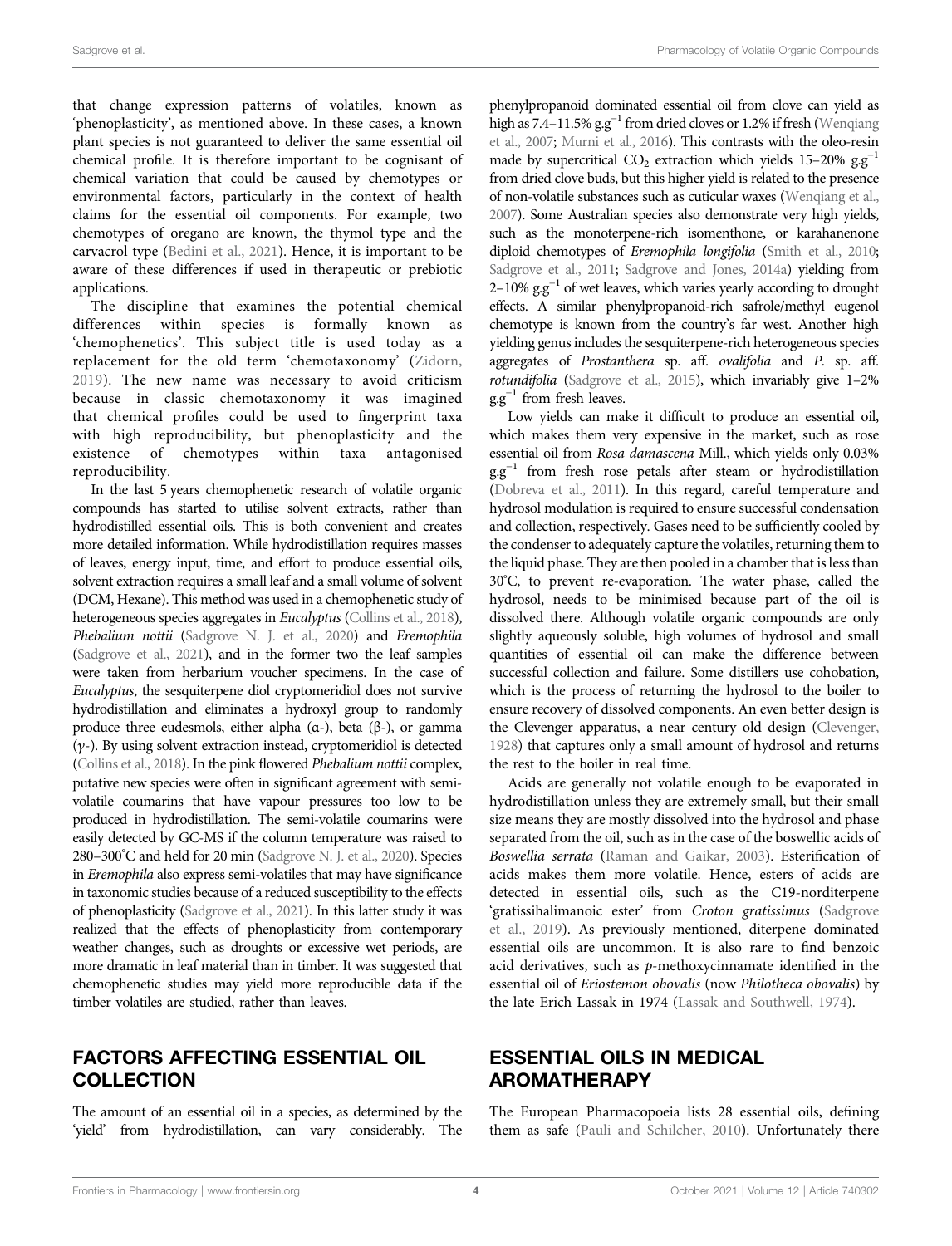are also many essential oils that have potential in human health but are rejected on the basis of poorly performed safety assays, such as thujone-rich oils ([Németh and Nguyen, 2020\)](#page-15-3). Essential oils and their components are pharmacologically versatile. As previously mentioned, they are lipophilic, which enables them to absorb into and interact with prokaryotic and eukaryotic cell membranes. They also affect neuronal and muscle ion channels, neurotransmitter receptors, G-protein coupled (odorant) receptors, second messenger systems and enzymes ([Bowles,](#page-11-6) [2003](#page-11-6); [Buchbauer, 2010\)](#page-11-7).

## Pharmacokinetics of Volatile Organic **Compounds**

For any organic compound to be volatile it must have low molar mass and low polarity. Low polarity is also expressed as lipophilicity (fat solubility). As a progression, volatile organic compounds are dissolved into and transverse human skin layers ([Cal, 2006](#page-11-8)), due to the phospholipid membranes of squamous cells and the phospholipid bilayer of the extracellular matrix. Lipophilic compounds with moderate polar head space, such as by having a keto or hydroxyl group, travel through the dermis faster than carbures (hydrocarbons), however even α-pinene can follow the transdermal route, albeit fluxing at a slower rate than components such as linalool or terpinen-4-ol ([Cal, 2006\)](#page-11-8). Nevertheless, because essential oil components are penetration enhancers of other drugs ([Okabe et al., 1990](#page-13-9); [Chen et al., 2016](#page-11-9)), it is feasible that they are also enhancers of other components in an essential oil, meaning that carbures in combination with moderately polar components (i.e., terpinene-4-ol or linalool) will have more efficient transdermal penetration. Unfortunately, not much is known about the differences of absorption with whole essential oils compared to individual components.

Hence, topical application of essential oil components and transdermal penetration is more efficient than expected by nonspecialists, but an encapsulation vehicle, such as a pressed oil (i.e., rosehip oil) is sometimes necessary to augment this effect, particularly to slow the rate of evaporation of the essential oil from the skin. For example, 97% of topical linalool was evaporated if applied with ethanol onto the skin ([Green,](#page-11-10) [2007](#page-11-10)), but if mixed with a fixed oil 'carrier' most of it is absorbed ([Jäger et al., 1992\)](#page-12-11). Furthermore, East Indian Sandalwood essential oil (Santalum album) was topically applied onto candidates who wore a face mask to prevent inhalation of the aroma and resulted in statistically significant physiological changes, such as blood pressure, pulse rate and 'alertness' compared to the control ([Hongratanaworakit et al.,](#page-12-12) [2004](#page-12-12)). Inhaled essential oils can also become systemic and lead to changes in metabolic pathways associated with anxiety related behaviour, which has been demonstrated to occur in rats [\(Wu](#page-15-4) [et al., 2012](#page-15-4)).

Topically applied, ingested or inhaled essential oils, or aromatic extracts, release components into the body that rapidly 'sink' into fat tissue, while some components are transported around the body in the vehicle of blood albumin. Compounds with keto groups (carbonyls) bind to blood albumin and are circulated throughout the body but are thereafter

eliminated in metabolism or sunk into adipose tissue or the phospholipid membranes of some cells, like keratinocytes. Components that are trans-dermally absorbed (via lungs or skin) enter capillaries and the blood stream, where they are detected within 20 min and for as long as 90 min [\(Jäger et al.,](#page-12-11) [1992](#page-12-11)) before sinking and/or eliminated in metabolism. Lipophilic compounds cross the blood brain barrier, and can create psychoactive effects, such as the phenylpropanoid elemicin [\(Beyer et al., 2006\)](#page-11-11), the terpene incensole acetate ([Moussaieff](#page-13-10) [et al., 2008](#page-13-10)) or the phytocannabinoids (Griffi[n et al., 1999\)](#page-12-13).

The transdermal route greatly slows the metabolism of compounds by avoidance of the 'first pass' effect that occurs in digestion of orally administered matter, where metabolites entering portal circulation from the intestines are circulated directly to the liver ([Sadgrove and Jones, 2019](#page-14-9)). However, in some cases, the oral route to the absorption of volatile organic compounds is more convenient. For example, although Dlimonene does not have a keto group, plasma levels reached as high as 1.65 μM with lemonade drinking and over the course of 4 weeks accumulated in adipose tissues to levels nearly 200 fold greater than maximum plasma concentration [\(Miller et al., 2010\)](#page-13-11). Alternatively, via the oral route linalyl acetate is immediately converted into linalool in the digestive process [\(Nölder et al.,](#page-13-12) [2011](#page-13-12)), and linalool concentrations peak in blood plasma at 1915 ng ml−<sup>1</sup> [\(Shi et al., 2016](#page-14-19)). Thus, in the case of linalyl acetate, topical application is better, i.e., topical application of lavender essential oil to a human abdomen resulted in maximum plasma concentrations of >250 ng ml<sup>-1</sup> essential oil, made up by  $100$  ng ml<sup>-1</sup> linalool and 121 ng ml<sup>-1</sup> linalyl acetate [\(Jäger et al.,](#page-12-11) [1992](#page-12-11)). Linalool accumulates in organs and fat at concentrations many folds higher than peak plasma concentrations ([Nölder](#page-13-12) [et al., 2011\)](#page-13-12). Similarly, in the 'Karoo' of South Africa a lamb that forages on Pentzia incana (Thunb.) Kuntze reputably acquires an artemisia flavour to its meat, known as the 'Karoo lamb', which is a consequence of volatile organic compounds accumulating in its adipose tissues [\(Hulley et al., 2018\)](#page-12-14).

Essential oil components can also have prooxidant effects that are a negative consequence of higher than safe levels [\(Bakkali](#page-11-12) [et al., 2008](#page-11-12)). This is of relevance to phenylpropanoids and other phenolics that demonstrate pronounced in vitro radical scavenging abilities. As previously mentioned, lipophilic compounds dissolve into the phospholipid walls of human cells. The concentration determines if a positive or negative effect occurs, wherein a wide concentration range for positive therapeutic effects is available. Volatile organic compounds increase the permeability of phospholipid membranes, not just in cell walls but also in the walls around organelles. Permeabilization of the mitochondrial membrane can potentially interfere with the electron transport chain, leading to the upregulation of radical oxygen species that oxidise cellular contents. If phenolic compounds are present, their oxidation will generate significantly more reactive species ([Bakkali et al., 2008\)](#page-11-12). However, studies that report on prooxidant effects are still describing concentrations that are high, such as  $30-90 \mu g$  ml<sup>-1</sup> (200–600 μM) of carvacrol ([Liang and Lu, 2012\)](#page-13-13). While such concentrations may seem unrealistic, they are frequently reported as peak plasma concentrations in mice studies. For example, a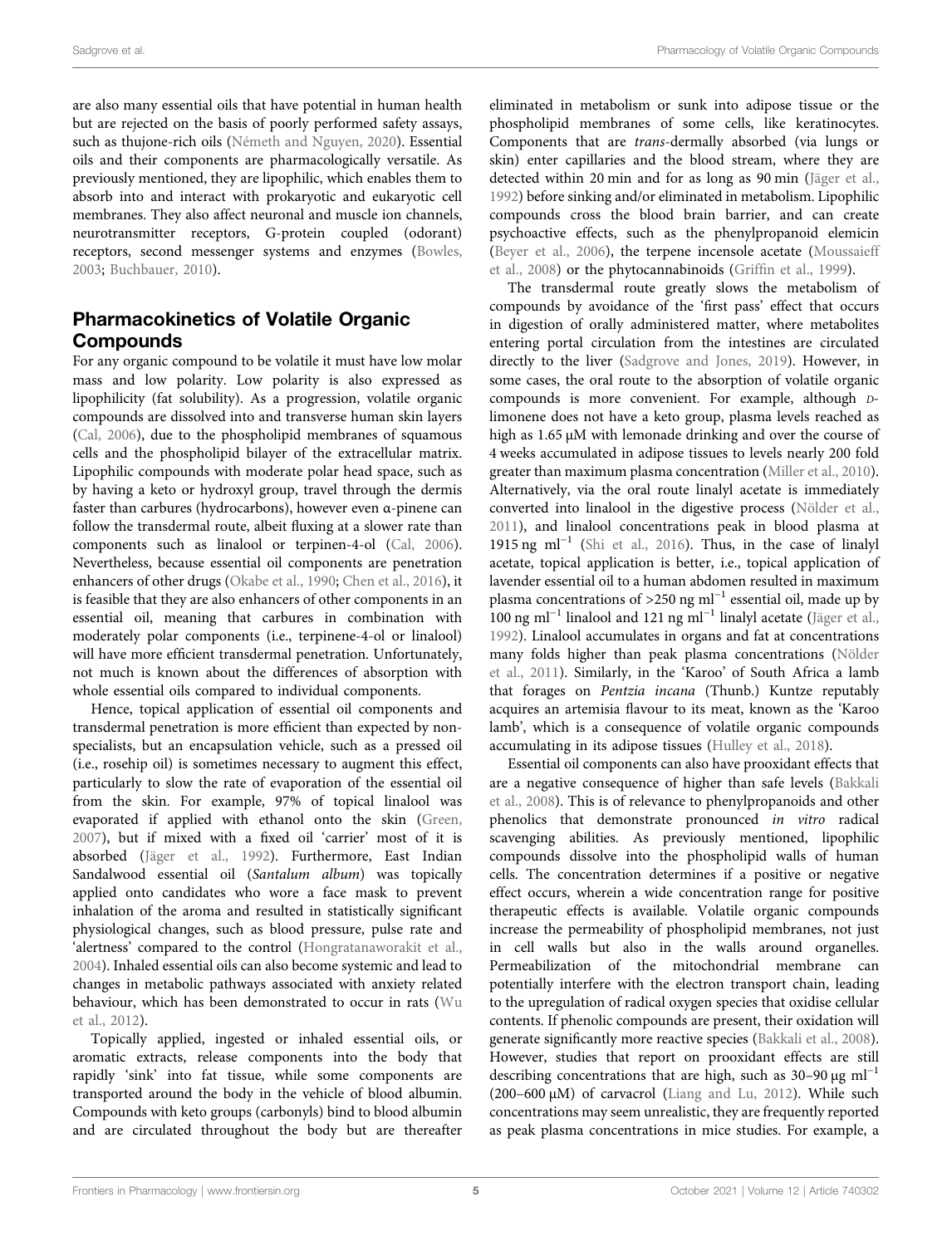pharmacokinetic study of borneol and menthol demonstrated peak plasma concentrations of 20 and 70  $\mu$ g ml<sup>-1</sup> respectively, which were metabolised in one and 3 hours respectively ([Xu et al.,](#page-15-5) [2011](#page-15-5)).

In considering pharmacokinetic studies wholistically, plasma concentrations peak instantly with intravenous administration, or after oral administration anywhere from 20 min to 3 h. The peak plasma concentrations are dependent upon dose, but in vivo rat models have demonstrated as high as 300  $\mu$ g ml<sup>-1</sup> in plasma, present mostly bound to plasma proteins ([Dawidowics and](#page-12-15) [Dybowski, 2014](#page-12-15)). Peak plasma concentrations are usually lower than tissue plasma concentrations, but tissue plasma concentrations are usually not measured in studies.

Essential oil components are either metabolised or absorbed into adipose tissues and organs, lowering plasma levels to baseline within 1–3 h for low doses, but at high doses plasma concentrations are maintained for several days as the components are buffered from the body's tissues. Hence, during metabolism they are slowly removed from adipose tissue and the organs, which is highest in fat, followed by the liver, then kidneys and lowest in cerebrospinal fluids and brain. After 24–72 h after a single dose the components are still present in adipose tissue, where they persist for some time. This is corroborated by evidence presented in animal studies ([Serrano](#page-14-20) [et al., 2007](#page-14-20)).

# Metabolism and Safety of Volatile Organic Compounds

In metabolism, essential oil components are oxidised by phase 1 and 2 enzyme mediated reactions in the liver or other tissues ([Zehetner et al., 2019\)](#page-15-6) creating polar derivatives in phase 1, then sulphate, glutathione or glucuronide conjugates in phase 2. A list of metabolic derivatives of common essential oil components is given by [Kohlert et al. \(2000\)](#page-13-14).

After the xenobiotics are metabolised by phase 1 or 2 processes they are then eliminated via urination or secreted into the bowel for microbial fermentation. For example, during a pharmacokinetic study of menthol, participants received an oral dose of >500 mg pure menthol, yet peak plasma concentrations did not exceed 160 ng ml−<sup>1</sup> whereas menthol glucuronides were as high as  $7 \mu g$  ml<sup>-1</sup> ([Valente et al., 2015\)](#page-15-7). Although these glucuronides are created to facilitate the removal of menthol from the system, they may be recycled for therapeutic effects by deconjugation when in contact with the enzyme glucuronidase, which is upwardly expressed in the inflamed tissues of the body [\(Shimoi and Nakayama, 2005](#page-14-21)). This encourages us to think of the conjugated forms of essential oil components as quasi-bioavailable.

The phase 2 β-glucuronide metabolite is characterised by a glucuronide moiety O-linked to the xenobiotic (the compound). As previously mentioned, once these products reach this higher level of polarity, they have short half-lives because they are efficiently eliminated by the kidneys. However, high amounts of these polar conjugates can be dissolved in blood plasma and transported to any extracellular space in the body, reaching sites of infection or inflammation. Higher amount of β-glucuronidase

alluded to above is common in cancers as well as inflamed tissues. When the glucuronide moiety is removed, the xenobiotic is returned to a much more hydrophobic intermediate, commonly a derivative that was formed in an earlier metabolic step, if not the pre-metabolised form. This causes the xenobiotic to lose solubility and accumulate on-site, potentially enacting biological effects locally ([Sperker et al.,](#page-14-22) [2001](#page-14-22)). Current research on the pharmacokinetics of natural products ignores this latter observation in the context of rational *in vivo* translation of *in vitro* outcomes [\(Sadgrove and](#page-14-9) [Jones, 2019\)](#page-14-9).

Glutathione conjugates are less commonly described as a metabolic product of essential oil components. When the glutathione conjugates were observed in earlier studies, they were thought to be non-enzymatic phase 2 reactions that were initiated by a phase 1 oxidation [\(Thompson et al., 1990\)](#page-15-8). However, the understanding of glutathione S-transferases and their role in conjugation of glutathione to xenobiotics [\(Sheehan](#page-14-23) [et al., 2001\)](#page-14-23) changed this view. Several studies describe glutathione conjugates of essential oil components, such as cinnamaldehyde [\(Choi et al., 2001](#page-12-16)), pulegone ([Lassila et al.,](#page-13-15) [2016](#page-13-15)) and eugenol [\(Thompson et al., 1990\)](#page-15-8), just to name a few. Conjugation by S-transferases typically creates an S-linked glutathione but in some cases N-linked conjugates are nonenzymatically formed, which can occur when furans form reactive aldehydes that react in a Schiff-base fashion with the free glutamyl amine on the glutathione reactant, which happens to menthofuran ([Lassila et al., 2016](#page-13-15)). Essential oils are known to upregulate the expression of glutathione S-transferase in the liver [\(Banerjee et al., 1994](#page-11-13); [Abd El-Moneim et al., 2012](#page-11-14)), but minimal study has been dedicated to the P isoform that is upregulated in cancers ([Tew et al., 2011](#page-14-24)). It is unclear if upregulation of glutathione S-transferase in cancers by essential oils is a positive or negative outcome because chemotherapeutic drugs are metabolised faster, which is a negative, but so are carcinogens, which is a positive. Furthermore, the biological effects of glutathione conjugates of essential oils have minimal research, but they should be examined in the context of cancers as part of the growing body of research dedicated to glutathione S-transferase prodrugs ([Townsend and Tew, 2003](#page-15-9)). Finally, many xenobiotics are not conjugated to glutathione [\(Kohlert](#page-13-14) [et al., 2000](#page-13-14)), and because there are minimal reports of this occurring in essential oil components, it may be considered less common.

While essential oil components are usually metabolised by both phase 1 and 2 processes in the liver, there is some evidence that more is 'sunk' into adipose tissues and organs than is eliminated, i.e., one study reported in humans that with 1 mg oral dose of thymol the peak plasma concentration reached 0.093 μg ml−<sup>1</sup> , but only about 16% was eliminated as thymol sulphate or glucuronide, suggesting accumulation in organs and fat [\(Kohlert et al., 2002\)](#page-13-16).

Minimal studies are available to determine peak plasma or organ concentrations before toxic effects may be considered in people. A single study was found that examined the human maximum tolerance dose of D-limonene and quantities administered ranged from  $0.5$  to  $12 \text{ g m}^2$  orally. It was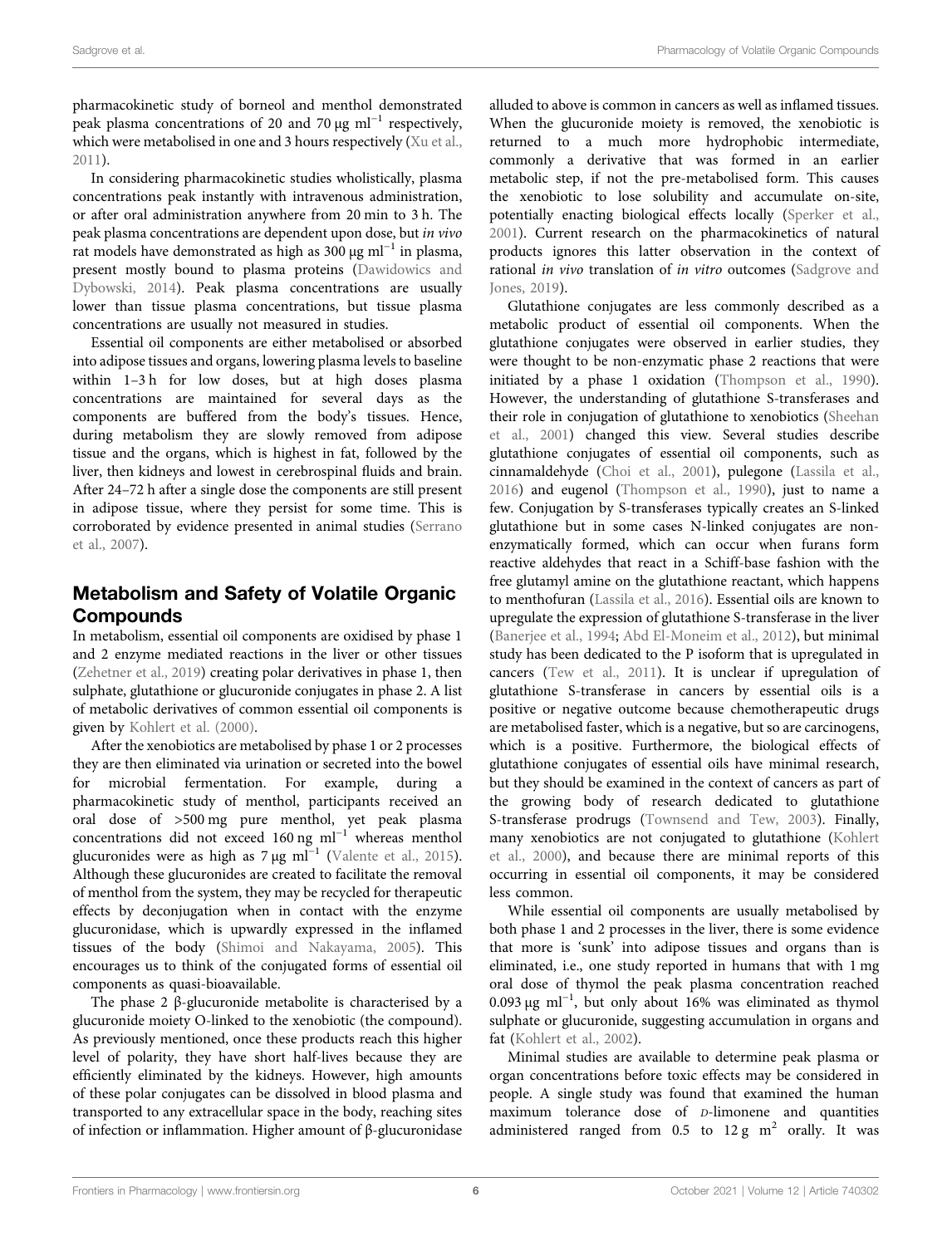determined that the safe dose was  $8 \text{ g m}^2$  i.e., 12-16 g oral dose, which could be sustained for 11 months with no adverse effects. Despite such a high oral dose, the peak plasma concentrations were 2.12  $\mu$ g ml<sup>-1</sup> compared to tissue plasma concentration of 5.52 μg ml<sup>-1</sup>, and the major phase 1 metabolic products are perillic acid, perillic acid isomers, perillyl alcohol and limonene-diol derivatives. Hence, peak plasma concentrations of limonene combined with its oxidised forms were >14  $\mu$ g ml<sup>-1</sup> ([Vigushin et al., 1998](#page-15-10)). Some biological roles of these metabolic products have been demonstrated, including immunomodulation, anti-inflammatory and antiproliferative effects against pancreatic cancer cells ([da Silveira e Sá et al., 2013\)](#page-12-17).

In mice there are several studies that push the limits in terms of safety. For example, intravenous and oral doses of 12.5 mg geraniol in mice produced peak plasma concentrations of approximately 250–300 μg  $ml^{-1}$  by both routes, which was metabolised or 'sunk' within 2 h. To test for toxicity the authors then administered a 10-fold higher concentration of 120 mg day<sup>-1</sup> for 4 weeks and demonstrated no apparent toxic effects [\(Pavan et al., 2018\)](#page-14-25). This indicates that mammals can experience plasma concentrations familiar to many of the in vitro studies, whilst remaining several orders of magnitude below possibly toxic concentrations. Evidently, toxicity is dependent on the functional groups of individual essential oil components, so they will need to be considered on an individual basis.

Unfortunately, there are limited studies that focus on the possible biological effects of the metabolic conjugates or phase 1 metabolites of essential oil components, i.e., phase 1 oxidised or phase 2 conjugated sulphate, glutathione or glucuronide forms. Although this has been visited to an extent in the cases of limonene metabolites [\(da Silveira e Sá et al., 2013\)](#page-12-17), it is worth considering other leads in future studies.

Volatile organic compounds can also influence the expression and activity of cytochrome P450 enzymes and transferases involved in metabolism [\(Sadgrove and Jones, 2019](#page-14-9)), which can influence the nature of its own metabolism or the metabolism of other drugs in the system, either slowing down or speeding up the rate of metabolism and changing the drug's half-life [\(Zehetner](#page-15-6) [et al., 2019\)](#page-15-6). There is a growing body of knowledge of the metabolism of essential oil components when administered in pure form ([Zehetner et al., 2019](#page-15-6)), but less is known about component metabolism when ingested as part of parent plant material that also includes components that modulate cytochrome p450 (CYP) isozymes and change the rate of metabolism of specific components relative to others. In several cases plant material has CYP isozyme inhibitors that increase the peak plasma concentrations of the metabolite ([Ashour et al., 2017\)](#page-11-15). Furthermore, interactions of essential oil components with drugs should be taken into consideration if candidates use pharmaceuticals. A comprehensive guide to the safety of essential oils is given by [Tisserand and Young \(2013\)](#page-15-11).

The ability of essential oil components to modulate CYP isozymes may in part be related to their affinity for the pregnane X receptor (Š[adibolová et al., 2019](#page-14-26)), but recent evidence has not been conclusive. Nevertheless, a comprehensive summary of the enzymes that are modulated in relation to the essential oil component is provided by

[Zehetner et al. \(2019\),](#page-15-6) where induction, inhibition and metabolizing enzymes are listed.

## Additive, Synergistic, Antagonistic or Potentiator

It is common for studies to demonstrate interesting biological effects from crude extracts of plant organs, but to fail to identify an active ingredient after following a bioassay guided fractionation approach [\(Sadgrove and Jones, 2019\)](#page-14-9). In admitting defeat, authors of these types of studies often speculate that synergism is responsible for irreproducibility of their earlier outcome. Unsurprisingly, it is indeed true that synergisms occur, but research has only recently started to explain these synergisms and essential oil components are repeatedly demonstrated to be significantly involved ([Sadgrove N. J., 2020](#page-14-0); [Langat et al., 2021;](#page-13-3) [Nsangou et al., 2021](#page-13-4)). However, during the fractionation process volatile components are often lost when removing solvents, making it difficult for researchers to recognise synergistic effects.

The effects of drug or compound combinations are classified according to the four categories, additive, synergistic, antagonistic or potentiator. In the context of antimicrobial studies, these categories are usually determined by testing combinations and calculating summed fractional inhibitory concentrations (ΣFIC). This is calculated using the minimum inhibition concentration (MIC) of individual components or essential oils and comparing to combinations. The MIC assay for antimicrobial testing is elucidated by Sadgrove and Jones [\(Sadgrove and Jones, 2015\)](#page-14-8), but briefly the protocol uses a serial two-fold dilution of the test substance in agar that is then inoculated with the bacterial organism, so that a range of concentrations are tested. The minimum concentration that can create inhibition is regarded as the MIC. Hence, to calculate the ΣFIC, several MIC values are required, then the calculations follow [Eqs. 1](#page-6-0)–[3](#page-6-1).

In [Eq. 1](#page-6-0) the concentration of A (Con.A) in the mixture of drugs A+ B at the combined MIC concentration, is divided by the MIC of drug A alone (MIC-A) to give FIC-α. In [Eq. 2](#page-6-2) the concentration of  $B$  (Con.B) in MIC  $A + B$  is divided by the MIC of drug B alone to give FIC-β. In [Eq. 3](#page-6-1) FIC-α is combined with FIC-β (α+β) to give the ΣFIC value [\(Sueke et al., 2010](#page-14-27)). For example, if the MIC value of A + B is 0.5 mg ml<sup>-1</sup> at a ratio of 1: 4 of A:B, then Con. A is 0.1 and Con. B is 0.4 mg ml−<sup>1</sup> . If the MIC value of A alone is 1.5 mg ml<sup>-1</sup> and B alone is 1.0 mg ml<sup>-1</sup> then FIC-α is  $0.1/1.5 = 0.07$  and FIC-β is  $0.4/1.0 = 0.4$ ; then the ΣFIC value is  $0.07 + 0.4 = 0.47$ .

<span id="page-6-2"></span><span id="page-6-0"></span>
$$
FIC-\alpha = \frac{Con.A \ (in MIC A + B)}{MIC-A} \tag{1}
$$

$$
FIC-\beta = \frac{Con.B (in MIC A + B)}{MIC-B}
$$
 (2)

$$
\Sigma FIC = FIC - \alpha + FIC - \beta \tag{3}
$$

<span id="page-6-1"></span>When the ΣFIC is  $\leq 0.5$  it is synergistic, if  $> 0.5-1.0$  it is additive, if  $> 1.0 - \leq 4.0$  it is noninteractive and  $>4.0$  makes it antagonistic [\(Van Vuuren and Viljoen, 2011\)](#page-15-12).

The distinction between synergism and potentiation needs to be made. Synergism is defined by the increase of activity by a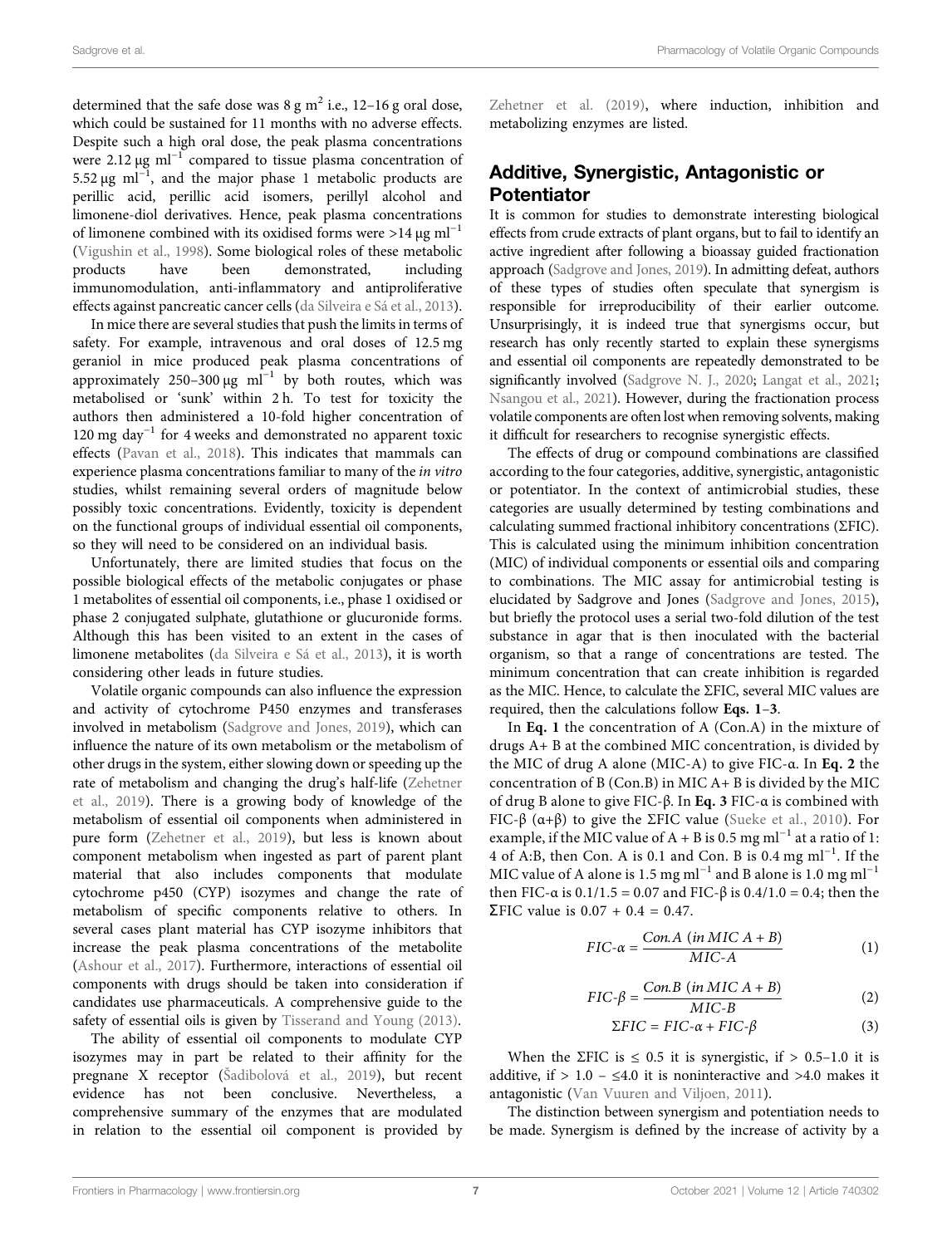combination of two 'active' compounds. In synergism, enhancement of the activity is greater than the sum of the two effectors (A+ B) giving  $1 + 1 \neq 2$  or  $1 + 1 = \geq 2$ . Alternatively, a subset of synergism is potentiation, which occurs when a nonactive compound enhances the activity of the active compound (i.e.,  $1 + 0 = 1$ ). The distinction is usually only made in the context of defeating resistance mechanisms, i.e., if one component blocks an efflux channel to augment the effect of an antibiotic, it is regarded as the potentiator [\(Mandeville and](#page-13-17) [Cock, 2018](#page-13-17)).

While in vivo synergism can be caused by a wider range of system interactions, such as by changing a xenobiotic's pharmacokinetics by slowing its metabolism, in vitro synergism has a narrower range, which is commonly the outcome of targeting two different mechanisms to achieve an enhanced outcome, including resistance mechanisms of pathogenic microbes. This means that by testing against a single target, such as a single enzyme, synergism is not possible, i.e., synergism requires at least a whole cell to manifest. Because most essential oil components confer effects to cell walls of bacteria and eukaryotes, their synergistic effects when combined with compounds that have specific targets, are caused by destabilising the walls of target cells.

In many synergism studies, essential oils and volatile organic compounds are regarded as non-active participants in combination with pharmaceuticals, so they are described as potentiators. While other researchers require stronger effects from antimicrobials, most researchers consider an MIC at  $\leq 1$  mg mL<sup>-1</sup> as active ([Van Vuuren and Holl, 2017\)](#page-15-1), which is common in essential oils research. Consequently, the terms synergistic and potentiation are often used at the discretion of the authors in the published literature.

The most common potentiating effects described for volatile organic compounds or essential oils in the literature is focused on combinations with antibiotics from 'big pharma', i.e., essential oils from Thymus vulgaris L synergistically enhance the antibiotic cefixime [\(Jamali et al., 2017\)](#page-12-18). In the pharmaceutical world the use of volatile organic compounds on their own to enact antimicrobial outcomes is not feasible for economic reasons. The concentrations must be many orders of magnitude higher to be comparable to microbially derived antibiotics ([Sadgrove and](#page-14-9) [Jones, 2019\)](#page-14-9), which raises the cost of production to beyond reasonable, and limits the range of applications to topical use only (inhalation, topical dermal or gastro/intestinal epithelial). Hence, rather than being antimicrobial per se, volatile organic compounds are appropriately thought of as antiseptic compounds ([Kon and Rai, 2012\)](#page-13-18), with only general specificity in the mechanism of action. However, synergistic or potentiation effects are still of interest to pharma, by antagonising resistance mechanisms in pathogenic strains. The most commonly cited potentiation effect ascribed to plant metabolites is the attenuated effects of efflux 'pumps' ([Khameneh et al., 2019\)](#page-13-19). Prokaryotic efflux pumps are bacterial or viral membrane bound channels called 'transport proteins' that promote the disposal of cellular waste or toxins. Gene modulation effects by volatile organic compounds also occur in the prokaryotic cells of pathogenic

microbes, which involves the downregulation of resistance associated genes [\(Chovanová et al., 2016\)](#page-12-19), leading to the potentiation of other antimicrobial metabolites or antibiotics. Furthermore, volatile organic compounds have also shown the ability to downregulate expression of genes responsible for pathogen toxin secretion [\(Khoury et al., 2016](#page-12-20)), which attenuates virulence.

Normally the excretion of antimicrobial drugs via efflux pumps does not antagonise drug efficacy, but with the new trends involving overexpression of multidrug resistance efflux pump genes [\(Blanco et al., 2016\)](#page-11-16), antibiotics are becoming less efficacious. Inhibiting this mechanism causes the accumulation of the antimicrobial drug in the bacteria's cytoplasm, which enables an active concentration of the drug to be reached ([Bambeke et al.,](#page-15-13) [2003](#page-15-13)). While there are no efflux pump inhibitors in wider clinical use, volatile organic compounds are known to have this effect (Mikuláš[ová et al., 2016](#page-13-2)). For example, the sesquiterpenes epicubenol and 15-copaenol were able to produce ΣFIC values in the range of 0.03–0.26 in combination with standard antibiotics against strains of Staphylococcus aureus that overexpress the NorA gene for the NorA efflux pump. These potentiating effects are attributed to efflux pump inhibition at a concentration of sesquiterpene that is less than  $0.25 \mu g$  ml<sup>-1</sup> [\(Espinoza et al., 2019\)](#page-12-21), a concentration that is feasible in blood plasma alone, discounting accumulating effects in the body's tissues.

Essential oil components may also augment the efficacy of other drugs by enhancement of their penetration [\(Aqil et al.,](#page-11-17) [2007](#page-11-17); [Chen et al., 2015\)](#page-12-22). The mechanism is thought to be related to disruption of the highly ordered structure of the stratus corneum lipid, leading to an increase in the intercellular diffusivity. This is established by the observation of a shift from 'trans to gauche' conformation in the methylene carbons along the alkyl chain of lipids ([Chen et al., 2015](#page-12-22)). In the case of paracetamol, penetration enhancement values for each of the essential oils correlate to the skin permeation profiles of the individual essential oils. Hence, penetration enhancement can be predicted from the flux ( $\mu$ g.cm<sup>-2</sup>. h<sup>-1</sup>) or Q48 ( $\mu$ g.cm<sup>-2</sup>) of the individual essential oil. Essential oils with pronounced permeation values were produced by clove, angelica and chuanxiong and the most represented components were ligustilide and eugenol [\(Chen et al., 2015\)](#page-12-22), which have the character of delocalised electrons (aromatic rings).

Furthermore, the cell and organelle wall permeabilising effects of lipophilic compounds can potentiate the influx of other exogenous compounds that confer gene modulatory effects. Although not a great deal of research has focused on this, the whole range of compounds in extracts from aromatic species may have synergistic or potentiation effects. Extracts from aromatic species have a range of compounds in their extracts, which include fixed (non-volatile) and volatile metabolites. As an example, the aromatic species Elytropappus rhinocerotis (L.f) Less. is used in South Africa as a treatment against foot odours and infections. The extract includes volatile organic compounds and non-volatile labdane diterpenes, both of which antagonised the growth of food fungal pathogens and odour causing bacteria (i.e., Brevibacterium agri) [\(Hulley et al., 2019\)](#page-12-1).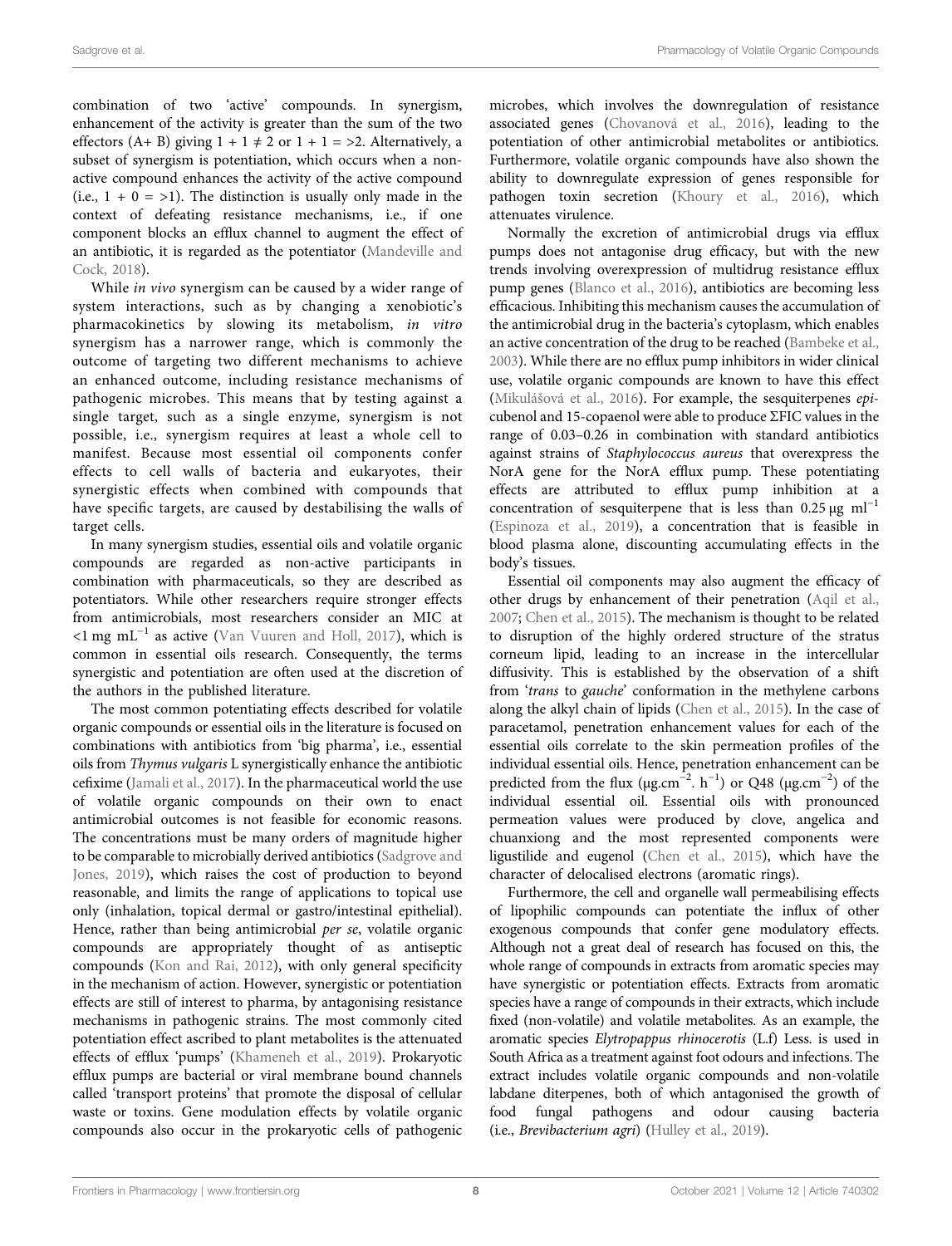The possibility for synergism between essential oil components and cannabinoids has been explored in theory ([Russo, 2011](#page-14-28)). However, limited research has been conducted to specifically address these questions. The dominant sesquiterpene β-caryophyllene has been the focus of many studies, including as a synergist in antimicrobial outcomes. A recent study of Vepris gossweileri I. Verd., discovered several antimicrobial synergisms with β-caryophyllene in an extract of the leaves, which was defined as a 'multi-layered' synergism ([Langat et al., 2021\)](#page-13-3). Synergism against a model yeast and Gram-positive organism was demonstrated between β-caryophyllene and minor alkaloids with a ΣFIC value of 0.02. However, the synergistic effects were augmented by the chlorophyll derivative pheophytin A. In a follow-up study (results unpublished) it was realized that chlorophyll, pheophytins or pheophorbides are potent antimicrobial synergists in combination with β-caryophyllene. Hence, antimicrobial effects of green plant extracts, such as cannabis or CBD oil, are likely to be the result of a synergism between β-caryophyllene and the chlorophyll derivatives.

Another study of synergism argued that essential oil components in roots of Citrus x limon (L.) Osbeck synergised with specific methoxylated flavonoids released out of decomposing leaf litter at the base of the tree, providing protective effects against pathogenic root fungi [\(Nsangou](#page-13-4) [et al., 2021\)](#page-13-4). A hypothetical that is inspired by this research outcome involves antimicrobial synergisms against ruminant organisms that reside in the gut of herbivorous insects. This has not yet been examined in detail but stands out as a high possibility. Otherwise, antimicrobial synergisms may be considered as an important part of plant defence and the wider scientific community is encouraged to examine this in more detail, because there are both ecological and health-related implications from such research, i.e., there are many ways that such synergisms can be utilised in human health as prebiotics for the gastrointestinal tract.

# Mammalian Gene Regulation and Immunomodulation

While it is necessary for volatile organic compounds to reach high concentrations to confer 'contact' antimicrobial effects, genemodulation can occur at concentrations that are many folds' lower. Mammalian cells have diverse super-families of transcription factors that have lipid binding domains that inevitably become the target of lipophilic compounds. One study that focused on the dermal fibroblast demonstrated upregulation of hundreds of genes associated with (anti) inflammation, metabolism and proliferation, which occurs at a concentration of less than 100  $\mu$ g g<sup>-1</sup> (0.01%) by a variety of volatile compounds [\(Han and Parker, 2017](#page-12-23)). The genes are modulated uniquely by each of the compounds tested, at concentrations that are low enough to be feasible in topical applications or tissue bioaccumulation, without cytotoxic effects (2017).

In the context of human (eukaryotic) cells, modulation of the expression of peroxisome proliferator-activated receptor (PPAR) genes can occur in response to essential oil components ([Goto](#page-12-2) [et al., 2010\)](#page-12-2). For example, limonene at  $10 \mu \dot{M}$  (1.5 µg g<sup>-1</sup>) increased phosphorylation of Akt leading to enhanced glucose uptake in adipocytes, promoted adipocyte differentiation and also allegedly the expression of PPAR- $\gamma$  genes ([Soundharrajan et al.,](#page-14-29) [2018](#page-14-29)). Linalool appears to do the opposite, by inhibiting adipocyte differentiation ([Cheng et al., 2018](#page-12-24)), which may be useful in obesity control. Nevertheless, both compounds can reach systemic concentrations of  $2 \mu g$  ml<sup>-1</sup> in humans, by topical and oral application, with no adverse effects.

PPAR agonism is also associated with anti-inflammatory effects (immunomodulation) by inhibition of interleukin-1 induced cyclooxygenase-2 expression [\(Hotta et al., 2010\)](#page-12-25). However, immunomodulation by essential oil components is not limited to this effect. The literature describes the modifying effects on secretion of a wide diversity of cytokines other than interleukin-1 [\(Valdivieso-Ugarte et al., 2019\)](#page-15-14), which can occur by agonism of nuclear or membrane receptors, such as the cannabinoid receptors, but the details are often not explained. For example, systemic treatment using 50 mg  $kg^{-1}$  essential oil from Cordia verbenacea A. DC reduced tumour necrosis factor (TNF-α) production, which interrupted the inflammatory cascade induced by carrageenan [\(Passos et al., 2007](#page-13-20)). Ingestion of 50 mg  $kg^{-1}$  of the two main volatile organic compounds, α-humulene and E-caryophyllene, also reduced inflammation. E-Caryophyllene only diminished TNF-α release whereas α-humulene also interrupts interleukin-1β, cyclooxygenase-2, nitric oxide and prostaglandin E-2 (PGE(2)) [\(Fernandes et al.,](#page-12-0) [2007](#page-12-0)). Furthermore, inflammation was greatly attenuated by oral treatment an hour before lipopolysaccharide (LPS) was used as an inducer, evidently by the same mechanism as above ([Medeiros](#page-13-0) [et al., 2007](#page-13-0)). In topical applications a much lower concentration is required. Hence, a commercial product named Acheflan with C. verbenacea essential oil as an active ingredient is available in Brazil as a topical anti-inflammatory. Pharmacokinetic studies of the main sesquiterpene, α-humulene, using oral and intravenous doses of 1,000 mg kg−<sup>1</sup> mouse, demonstrated that peak plasma concentrations can reach from 2–20  $\mu$ g ml<sup>-1</sup> without adverse effects in the short term ([Chaves et al., 2008\)](#page-11-18).

Before the term 'potentiator' came into practice, researchers used the former term 'entourage effect' to describe the potentiating effects of volatile organic compounds from the marijuana variety of Cannabis sativa. The psychoactive effects from marijuana are caused by tetrahydrocannabinol, which is a potent agonist for cannabinoid receptor-1. However, as previously mentioned, the headspace of marijuana also includes the volatile sesquiterpene β-caryophyllene, which is regarded as a phytocannabinoid that is not psychoactive because it is a selective agonist of cannabinoid receptor-2 (CB2), a receptor in immune cells [\(Gonçalves et al.,](#page-12-26) [2020\)](#page-12-26). Caryophyllene is the most publicised example of a specific CB2 agonist ([Francomano et al., 2019\)](#page-12-27). It is known to promote wound healing in dermal skin models by following multiple routes, but the anti-inflammatory effects are likely to be the most important in this outcome. Concomitant with higher rates of re-epithelialization is the upregulated expression of hair follicle bulge stem cells, which has strong implications to hair health [\(Koyama et al., 2019](#page-13-21)).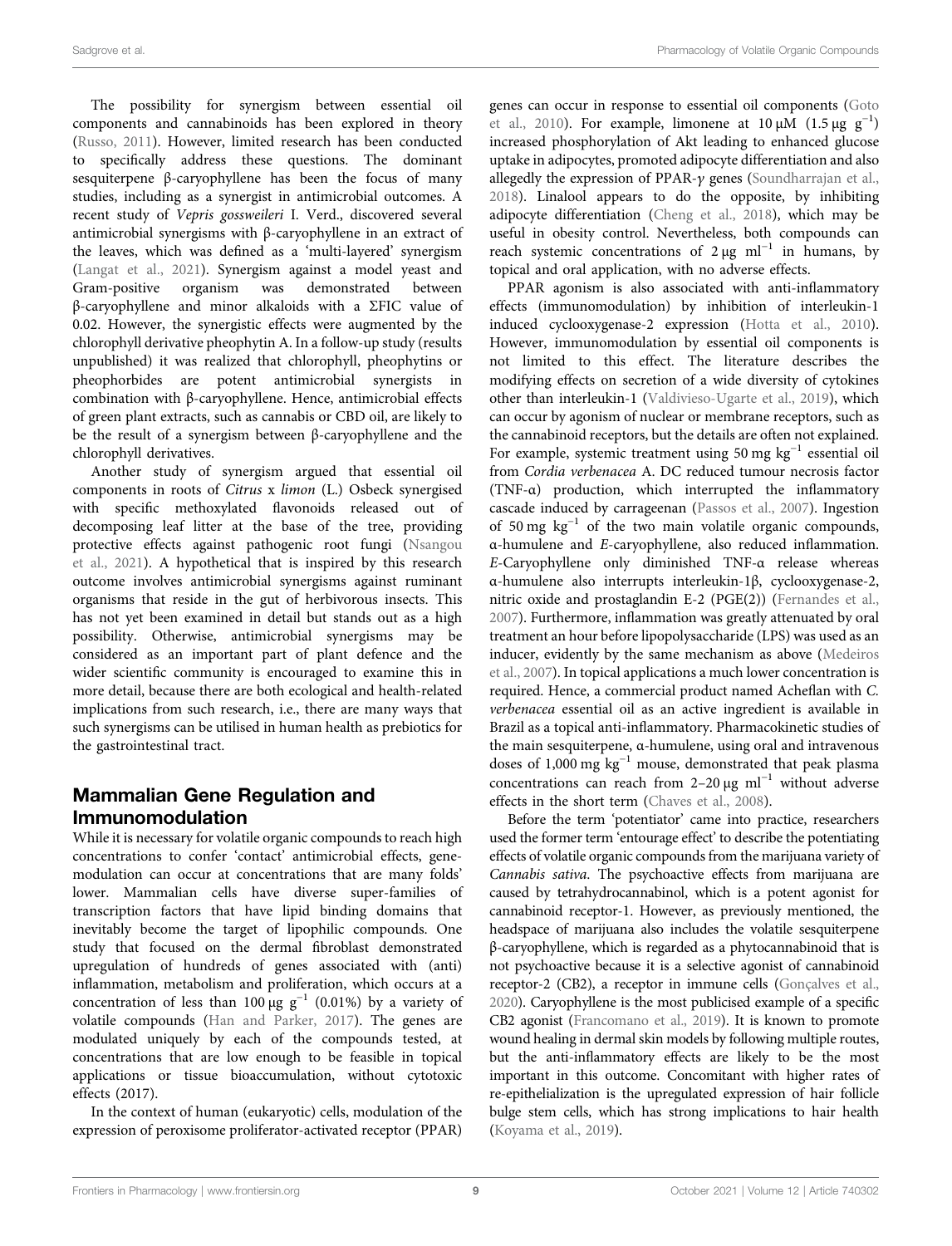But the effects of β-caryophyllene are not restricted to cannabinoid receptors. β-Caryophyllene positively regulates the pI3K/Akt/mTOR signalling pathway in tissues that express Akt3, a protein kinase B isoform important for the regulation of neuronal development. Alternatively, in liver cells and T lymphocytes this pathway is negatively regulated by the same treatment but upregulated in neuronal cells, indicating a role in tissue-specific inflammation treatment. Regulation of the pI3K/Akt/mTOR pathway is entirely dependent on Akt3, meaning that it makes sense that the JAK/STAT signalling pathway is upregulated independently. Hence, the essential oil of copaiba that is rich in β-caryophyllene confers gene regulatory effects that differ according to the tissue ([Urasaki](#page-15-15) [et al., 2020](#page-15-15)), i.e., copaiba essential oil can confer antiinflammatory effects without dulling the immune response. Furthermore, it was demonstrated that by upregulation of the pI3k/Akt/mTOR pathways in the dermis, promotion of reepithelization of superficial wounds occurs ([Koyama et al.,](#page-13-21) [2019](#page-13-21)).

In contrast, the gingerols from Zingiber officinale allegedly downregulate the pI3k/Akt/mTOR pathway ([Wang et al., 2016\)](#page-15-16). The gingerols are also potent antioxidants ([Mao et al., 2019\)](#page-13-22). Together these effects confer protection against oxidative species generation from mitochondrial respiration. Previously it was thought that anecdotal accounts of use of ginger for hair restoration, in men living with androgenetic alopecia, were a contradiction because it slowed the growth of dermal papilla cells in vitro [\(Miao et al., 2013](#page-13-23)), however evidence now indicates the Akt-mTOR pathway is overactive in bald scalps and this process is associated with overproduction of reactive oxygen species ([Sadgrove, 2021](#page-14-30)).

A bit like CBD oil, the anti-inflammatory effects of essential oil components may also play a role in aiding sleep. A famous sleepinducing herbal tea is chamomile (Matricaria recutita L., Asteraceae). The blue colour of the essential oil is caused by chamazulene, which is an anti-inflammatory component that is active at 10–60  $\mu$ g ml<sup>-1</sup> in vitro [\(Ma et al., 2020](#page-13-24)). However, chamazulene is a derivative produced in hydrodistillation by conversion of the precursor matricine, which is the version that is present in chamomile tea. Matricine is active at a lower concentration, inhibiting NF-KB activation within the margin of 3–22 μg ml−<sup>1</sup> ([Flemming et al., 2015](#page-12-28)). Because NF-KB activation is associated with sleep deprivation [\(Irwin and Wang, 2008](#page-12-29)), the link between chamomile tea and restful sleep may be in the antiinflammatory effects of matricine, or its combined effects with the non-volatile flavonoid component quercetin ([Kambe et al., 2010\)](#page-13-25). Alternatively, mice treated with essential oil from chamomile were observed to have lower plasma histamine levels than control after challenging with 2,4-dinitrochlorobenzene [\(Lee et al., 2010\)](#page-13-26), which conveys that the essential oil may be an antihistamine and antihistamines are known to induce sleep or drowsiness.

Other essential oil components that have been demonstrated as anti-inflammatory by in vitro assay of lipopolysaccharide induced cytokine release include the santalol isomers from sandalwood [\(Sharma et al., 2014\)](#page-14-31), eugenol from clove ([Saad](#page-14-32) [et al., 2013](#page-14-32)), and carvacrol from thyme [\(Hotta et al., 2010\)](#page-12-25) among others. The numbers of essential oil components

associated with anti-inflammatory effects are numerous and mechanisms are often not explained but it is reasonable to hypothesise a role for PPARS.

#### Areas for Further Research Cardiovascular Disease

Essential oil components are worthy of further consideration in the context of cardiovascular disease prophylaxis. It is the contention of this narrative that aromatic foods that are included in the diet in the long term enact positive effects that interrupt the aetiological progression of many forms of disease, particularly cardiovascular diseases. However, prophylactic effects are only realised over the course of decades, so it is difficult to prove in vivo. Nevertheless, there is mounting indirect evidence to support this hypothesis. For example, dietary *D*-limonene has demonstrated insulin sensitising effects and reduced oxidative stress in rats fed on an obesogenic diet [\(Santiago et al., 2012](#page-15-17)). Because insulin resistance is regarded as a risk factor [\(Petrie et al., 2018](#page-14-33)), then it is feasible that attenuation of negative effects associated with insulin resistance is prophylactic for cardiovascular disease.

There are many essential oil components that confer insulin sensitising effects alone ([Sebai et al., 2013;](#page-14-34) [Hasanein and Riahi,](#page-12-30) [2015](#page-12-30)) or as part of a combination of fatty oils and plant extracts [\(Talpur et al., 2004\)](#page-14-35). Authors of these types of studies offer the explanation that essential oil components help the body's cells to cope with oxidative stress, either by direct radical quenching or modulation of antioxidant genes [\(Liu et al., 2013;](#page-13-27) [Mohamed et al.,](#page-13-28) [2016](#page-13-28)), and further to confer anti-inflammatory effects, all of which attenuate insulin resistance.

According to the modern paradigm of cardiovascular disease, chronic inflammation is considered as the root of its pathogenesis. One group of authors argue that the comorbidities of cardiovascular disease are characterised by chronic systemic inflammation and propose that if untreated will lead to heart disease [\(Bigeh et al., 2020\)](#page-11-19). Chronic systemic inflammation has two main dietary triggers, with the first being obesogenic eating [\(de Luca and Olefsky, 2008\)](#page-12-31), leading into high caloric loading and reactive oxygen species generation, mitochondrial burnout and activation of the polyol pathway [\(Johnson et al., 2017\)](#page-13-29).

Considering the strong link between inflammation and the eventual development of cardiovascular diseases, dietary inclusion of anti-inflammatory phytochemicals over a long period of time may be considered prophylactic. However, it must be considered if volatile organic compounds can be raised to high enough concentrations in plasma to achieve the anti-inflammatory effects demonstrated in vitro. Fortunately, it has already, been demonstrated in rats that many of the antiinflammatory essential oil components are feasibly raised to the required plasma concentrations by dietary application at quantities present in a serving of aromatic food, but the mechanism as explained by in vitro studies are not necessarily the actual mechanisms in vivo. For example, in vitro inflammation in macrophages stimulated by TNF-α and nitric oxide was attenuated by the essential oil components of Cinnamomum zeylanicum Blume at concentrations of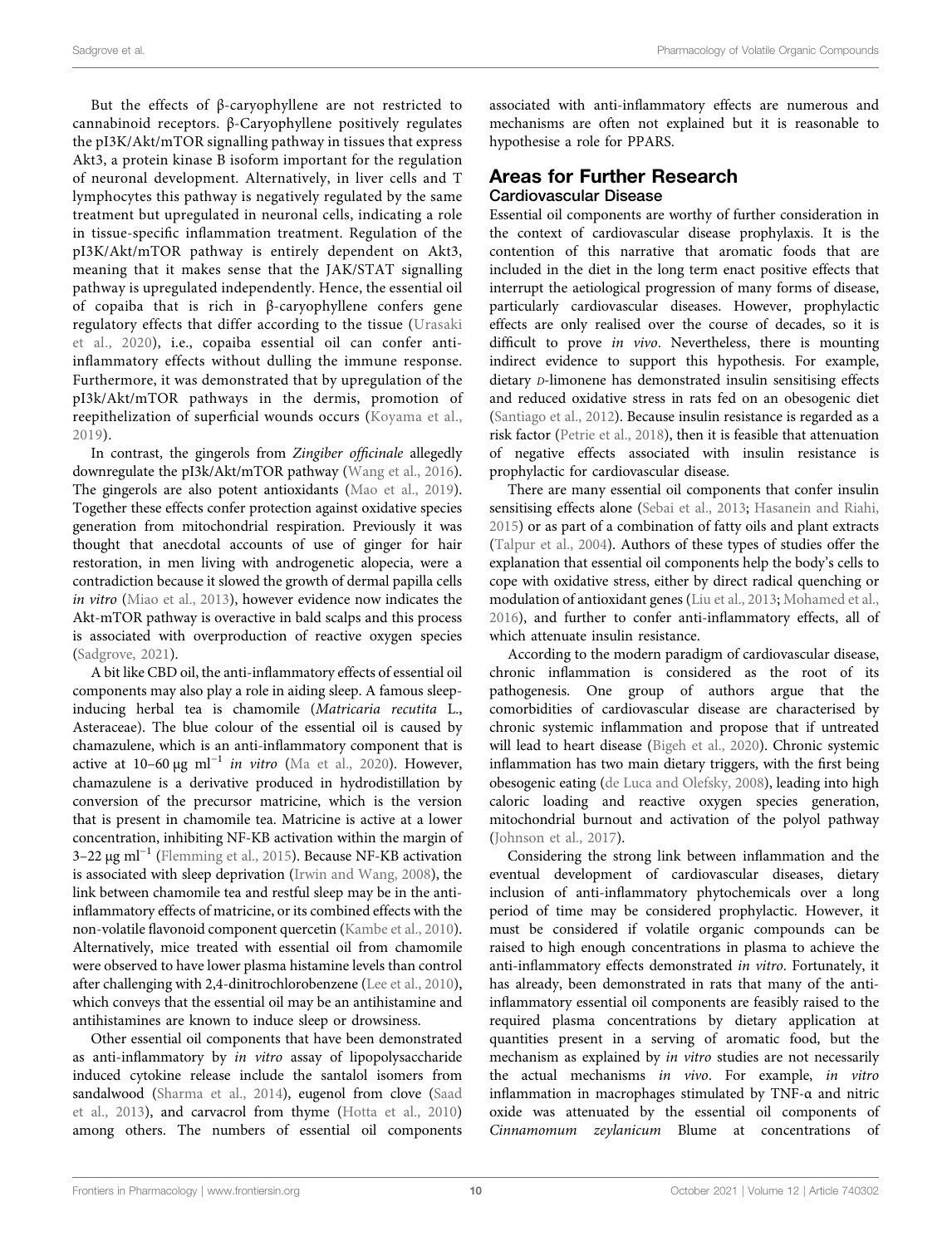7.5–8.6 μg ml<sup>-1</sup> for E-cinnamaldehyde or 5.7–12.6 μg ml<sup>-1</sup> for O-methoxycinnamaldehyde [\(Gunawardena et al., 2015\)](#page-12-32). With consideration to the cytochrome P450 inhibiting effects of E-cinnamaldehyde ([Chan et al., 2016\)](#page-11-20), these concentrations may be more easily met in blood plasma than other types of monoterpenes, however it is unclear if these plasma concentrations can be feasibly met in humans [\(Zhu et al.,](#page-15-18) [2017](#page-15-18)), or if the metabolic products cinnamic acid, cinnamyl alcohol or methyl cinnamate also enact anti-inflammatory effects. Nevertheless, in vivo effects are achievable in male Wistar rats at an oral dose of 143.8 µmol  $kg^{-1}$  daily ([Farrokhfall et al., 2010\)](#page-12-33). Generally in vivo studies that demonstrate positive outcomes followed a repeated dosing regime, rather than a single oral dose. Hence, the effects may be related to accumulation of essential oil components and their respective metabolites in tissues and changes to the expression of metabolising enzymes in liver and the dermis.

As mentioned earlier, the mechanism of anti-inflammatory effects of essential oil components may be enacted by agonism of peroxisome proliferator activated receptors (PPAR) [\(Goto et al.,](#page-12-2) [2010](#page-12-2); [Hotta et al., 2010](#page-12-25); [Katsukawa et al., 2010](#page-13-30); [Li et al., 2015\)](#page-13-31), because PPARS are important modulators of inflammation ([Daynes and Jones, 2002](#page-12-34)). The concentrations required to achieve agonism of PPARS are similar to the concentrations in studies describing anti-inflammation in macrophages, i.e., cinnamaldehyde activated PPARS at 1.3–6.6 μg ml−<sup>1</sup> ([Li](#page-13-31) [et al., 2015\)](#page-13-31). However, because the PPARS are concentrated in adipose tissues and liver, then the concentrations of xenobiotic essential oil components will be many folds higher in the vicinity of PPARS. Hence, these effects are feasible in vivo with moderate consumption of aromatic foods, i.e., rats fed D-limonene demonstrated significant upregulation of PPARα genes [\(Jing](#page-12-35) [et al., 2013\)](#page-12-35). Because PPARS are also important in the action of insulin signalling and blood glucose control ([Leonardini et al.,](#page-13-32) [2009](#page-13-32)) this may also explain the mechanism of diabetic control by oral essential oil in rat studies.

The second leading cause of systemic inflammation is gastrointestinal bacterial dysbiosis ([Jin et al., 2018\)](#page-12-36). The problem starts with 'leaky gut', which results from intestinal inflammation as a response to bacterial overgrowth. Due to damage to the mucosal or epithelial barrier bacterial lipopolysaccharides enter into the lining and cross in portal circulation ([Onal et al., 2019](#page-13-33)). In cases of more severe disturbance to the intestinal epithelial barrier function, live bacteria escape the gut lumen and translocate into systemic circulation, contributing to atherosclerotic symptoms and myocardial infarction [\(Zhou et al., 2018](#page-15-19)). The key to attenuating this problem lies in strengthening the intestinal epithelial barrier via the nurturing of commensal gut bacteria and attenuation of bacterial overgrowth ([Ohland and](#page-13-34) [Macnoughton, 2010](#page-13-34)).

Hence, the use of aromatic plant foods as prebiotics may be considered prophylactic for cardiovascular disease. As previously mentioned, synergisms between essential oil components and chlorophyll or the derivatives, pheophytin or pheophorbide, is a worthy research undertaking. The possibility of controlling bacterial overgrowth in the intestinal space is a neglected but

important vision in the prebiotic initiative [\(Zhong et al., 2017](#page-15-20)). In this regard, controlling bacterial overgrowth attenuates or prevents inflammation, enhance re-epithelialization, and closes the barrier between portal circulation and bacterial lipopolysaccharide.

# Safety and Chemoprevention With Volatile **Organic Compounds**

Because essential oil components accumulate in the body's tissues, the obstacle of bioavailability may be overcome, particularly in cancers. As previously mentioned, metabolite conjugation reduces a compound's bioavailability and prevents it from reaching a potentially toxic concentration in normal tissue, but in cancerous tissue deconjugation reverses the phase 2 metabolism and causes a localised build-up of preconjugated xenobiotics. The prooxidant effects [\(Burt, 2004\)](#page-11-21) that are normally not occurring in healthy tissue are enabled by this localised concentration of xenobiotics, which include a host of ingested plant-derived secondary metabolite, including essential oil components.

Generally, phase 1 metabolism makes oxidised derivatives of essential oil components and in phase 2 metabolism they are conjugated to either a glucuronide, glutathione or a sulphate moiety [\(Sadgrove and Jones, 2019\)](#page-14-9). Although this process is thought to make the respective xenobiotic completely unavailable, it is now known that deconjugation processes return xenobiotics to their active pre-conjugated forms. These effects are well known for non-volatile plant compounds, such as curcumin, which is rapidly metabolised into a glucuronide that is regarded as unavailable, but is transformed back into the aglycone by β-glucuronidase activity in bone tissue undergoing osteoclastogenesis ([Kunihiro et al., 2019\)](#page-13-35). Previously several essential oils were discovered as preventors of bone reabsorption (osteoclast breakdown) [\(Mühlbauer et al., 2003\)](#page-13-36), and the modern realization of the β-glucuronidase activity clarifies how the essential oil components can meet the required concentrations. A similar scenario was observed with the nonvolatile metabolite resveratrol, which is quickly metabolised into a sulphate conjugate that is reversed by steroid sulphatases in cancer cells, inducing autophagy [\(Andreadi et al., 2014](#page-11-22)).

Cancers express high levels of β-glucuronidase ([Su et al., 2014\)](#page-14-36) and steroid sulphatases ([Foster, 2021](#page-12-37)). Hence, conjugated xenobiotics may be regarded as glucuronide or sulphate prodrugs that are activated on-site to enact therapeutic effects [\(de Graaf et al., 2002](#page-12-38)). Although this type of research has not focused on essential oil components, the anticancer effects of phase 1 metabolites are sometimes examined by forward thinking researchers, which are the likely forms that appear in tumours or cancers when deconjugation occurs. For example, *D*-limonene was previously considered a worthy candidate in chemotherapy, and the phase 1 metabolites were also of interest in this context [\(da Silveira e Sá et al., 2013](#page-12-17)).

Research on the anticancer effects of essential oil components generally focuses on cytotoxic effects caused by various mechanisms, including overexpression of liver detoxification enzymes, changes to the membrane potential of mitochondria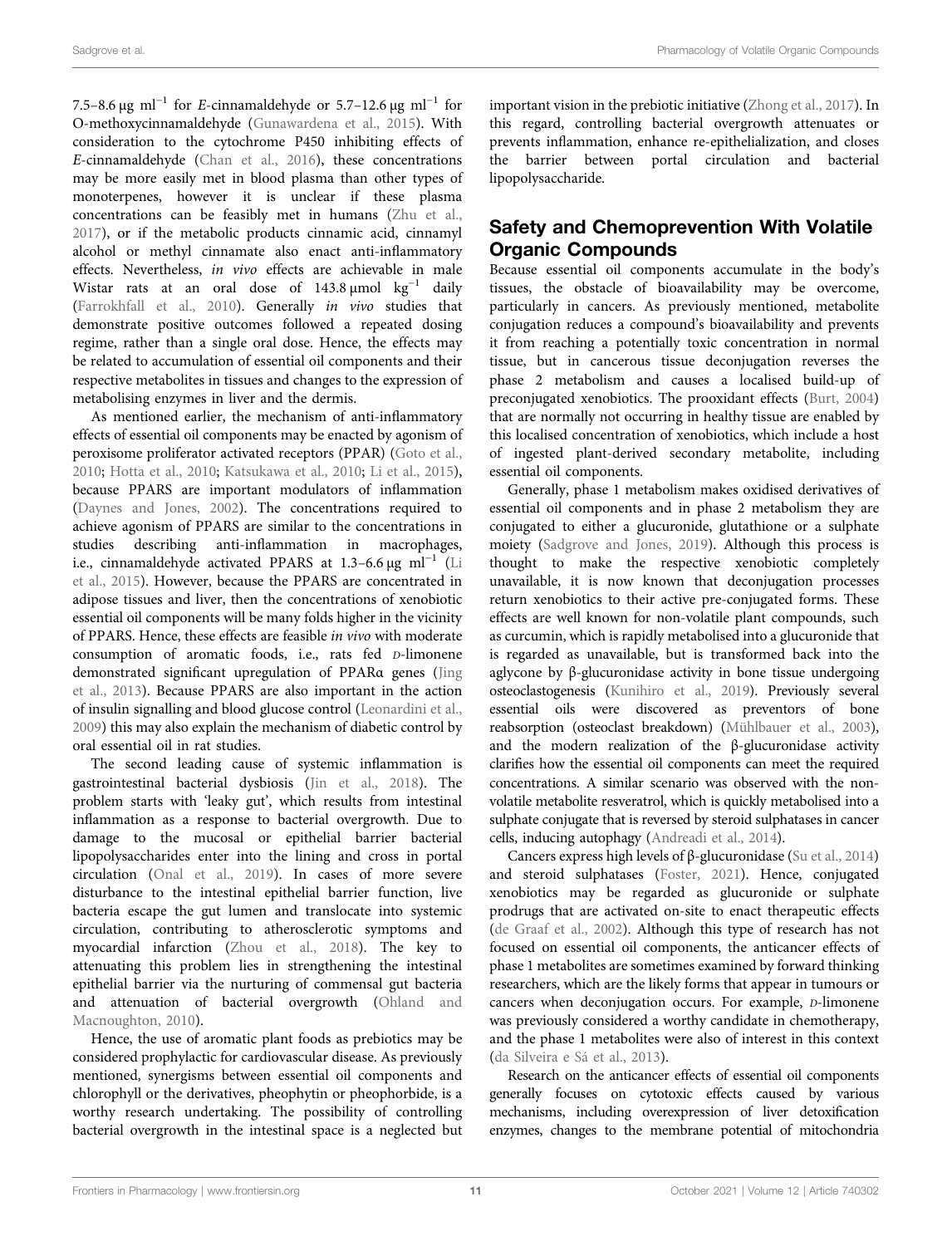(causing leakage of free radicals) and whole cancer cells, prooxidant effects (mainly by arenes), inhibition of angiogenesis, and modification of tumour-inducing genes [\(Bhalla et al., 2013](#page-11-23); [Legards et al., 2014\)](#page-13-37). Complementary, additive or synergistic effects, where a supportive role to the more conventional treatment, is also a point of interest in modern research [\(Legards et al., 2014](#page-13-37)). However, the insulin sensitising effect of essential oil components ([Talpur et al., 2004\)](#page-14-35) is a worthy consideration, because modulation of glucose metabolism in cancers has also become a point of interest in modern research [\(Hay, 2016](#page-12-39)).

Alternatively, lifestyles that include diets fortified with aromatic species may be preventative or antagonistic of oncogenesis. This school of thought is known widely as a chemoprevention strategy. Hence, the powers of plant-derived xenobiotics, such as essential oil components, are more than likely realized as preventative because of the anticancer subtly by comparison with conventional chemotherapy drugs. Milder nature-based chemotherapy metabolites, such as essential oil components, can be endured by the human body over the long term, meaning that cancerous cells can be antagonised

## **REFERENCES**

- <span id="page-11-14"></span>Abd El-Moneim, M. R., Fatma, S. A., and Turky, A. F. (2012). Control of Tetranychus Urticae Koch by Extracts of Three Essential Oils of Chamomile, Marjoram and Eucalyptus. Asian Pac. J. Trop. Biomed. 2, 24–30. doi:[10.1016/S2221-1691\(11\)60184-6](https://doi.org/10.1016/S2221-1691(11)60184-6)
- <span id="page-11-2"></span>Adams, R. P. (2007). Identification of Essential Oil Components by Gas Chromatography/mass Spectrometry. Carol Stream, IL: Allured Publishing Corporation. ISBN 978-1-932633-21-4.
- <span id="page-11-1"></span>Amiresmaeili, A., Roohollahi, S., Mostafavi, A., and Askari, N. (2018). Effects of Oregano Essential Oil on Brain TLR4 and TLR2 Gene Expression and Depressive-like Behavior in a Rat Model. Res. Pharm. Sci. 13, 130–141. doi:[10.4103/1735-5362.223795](https://doi.org/10.4103/1735-5362.223795)
- <span id="page-11-0"></span>Anastasiou, C., and Buchbauer, G. (2017). Essential Oils as Immunomodulators: Some Examples. Open Chem. 15, 352–370. doi:[10.1515/chem-2017-0037](https://doi.org/10.1515/chem-2017-0037)
- <span id="page-11-22"></span>Andreadi, C., Britton, R. G., Patel, K. R., and Brown, K. (2014). Resveratrol-sulfates Provide an Intracellular Reservoir for Generation of Parent Resveratrol, Which Induces Autophagy in Cancer Cells. Autophagy 10, 524–525. doi:[10.4161/](https://doi.org/10.4161/auto.27593) [auto.27593](https://doi.org/10.4161/auto.27593)
- <span id="page-11-17"></span>Aqil, M., Ahad, A., Sultana, Y., and Ali, A. (2007). Status of Terpenes as Skin Penetration Enhancers. Drug Discov. Today 12, 1061–1067. doi:[10.1016/](https://doi.org/10.1016/j.drudis.2007.09.001) [j.drudis.2007.09.001](https://doi.org/10.1016/j.drudis.2007.09.001)
- <span id="page-11-3"></span>Asakawa, Y., and Ludwiczuk, A. (2013). "Bryophytes: Liverworts, Mosses, and Hornworts: Extraction and Isolation Procedures," in Metabolomics Tools for Natural Product Discovery. Editors U. Roessner and D. A. Dias (Totowa, NJ: Humana Press), 1–20. doi[:10.1007/978-1-62703-577-4\\_1](https://doi.org/10.1007/978-1-62703-577-4_1)
- <span id="page-11-15"></span>Ashour, M. L., Youssef, F. S., Gad, H. A., and Wink, M. (2017). Inhibition of Cytochrome P450 (CYP3A4) Activity by Extracts from 57 Plants Used in Traditional Chinese Medicine (TCM). Pharmacogn Mag. 13, 300–308. doi:[10.4103/0973-1296.204561](https://doi.org/10.4103/0973-1296.204561)
- <span id="page-11-12"></span>Bakkali, F., Averbeck, S., Averbeck, D., and Idaomar, M. (2008). Biological Effects of Essential Oils-Aa Review. Food Chem. Toxicol. 46, 446–475. doi:[10.1016/](https://doi.org/10.1016/j.fct.2007.09.106) [j.fct.2007.09.106](https://doi.org/10.1016/j.fct.2007.09.106)
- <span id="page-11-13"></span>Banerjee, S., Sharma, R., Kale, R. K., and Rao, A. R. (1994). Influence of Certain Essential Oils on Carcinogen-Metabolizing Enzymes and Acid-Soluble Sulfhydryls in Mouse Liver. Nutr. Cancer 21, 263–269. doi[:10.1080/01635589409514324](https://doi.org/10.1080/01635589409514324)
- <span id="page-11-4"></span>Bauer, K., and Garbe, D. (1985). Common Fragrance and Flavor Materials. Preparation, Properties and Uses. Weinheim: VCH Verlagsgesellschaft.
- <span id="page-11-5"></span>Bedini, S., Farina, P., Napoli, E., Flamini, G., Ascrizzi, R., Verzera, A., et al. (2021). Bioactivity of Different Chemotypes of Oregano Essential Oil against the

before they establish as larger resilient cysts. Furthermore, anticancer research of essential oils should focus on the possible antagonism of cancer metastasis during the remission period between conventional anticancer treatments. This is a feasible initiative because it requires following cancer survivors and quantifying those who stay in remission whilst incorporating a plant-based health regime.

#### AUTHOR CONTRIBUTIONS

NS and GP-G conceptualized and wrote the manuscript. OL, IM and EF-C motivated the article and provided funds for open access.

## FUNDING

This research was funded by the Internal Grant Agency of FTA, grant number 20213105 Czech University of Life Sciences Prague, the Czech Republic.

Blowfly Calliphora Vomitoria Vector of Foodborne Pathogens. Insects 12, 52. doi:[10.3390/insects12010052](https://doi.org/10.3390/insects12010052)

- <span id="page-11-11"></span>Beyer, J., Ehlers, D., and Maurer, H. H. (2006). Abuse of Nutmeg (Myristica Fragrans Houtt.): Studies on the Metabolism and the Toxicologic Detection of its Ingredients Elemicin, Myristicin, and Safrole in Rat and Human Urine Using Gas Chromatography/mass Spectrometry. Ther. Drug Monit. 28, 568–575. doi[:10.1097/00007691-200608000-00013](https://doi.org/10.1097/00007691-200608000-00013)
- <span id="page-11-23"></span>Bhalla, Y., Gupta, V. K., and Jaitak, V. (2013). Anticancer Activity of Essential Oils: a Review. J. Sci. Food Agric. 93, 3643–3653. doi[:10.1002/jsfa.6267](https://doi.org/10.1002/jsfa.6267)
- <span id="page-11-19"></span>Bigeh, A., Sanchez, A., Maestas, C., and Gulati, M. (2020). Inflammatory Bowel Disease and the Risk for Cardiovascular Disease: Does All Inflammation lead to Heart Disease? Trends Cardiovasc. Med. 30, 463–469. doi[:10.1016/](https://doi.org/10.1016/j.tcm.2019.10.001) [j.tcm.2019.10.001](https://doi.org/10.1016/j.tcm.2019.10.001)
- <span id="page-11-16"></span>Blanco, P., Hernando-Amado, S., Reales-Calderon, J. A., Corona, F., Lira, F., Alcalde-Rico, M., et al. (2016). Bacterial Multidrug Efflux Pumps: Much More Than Antibiotic Resistance Determinants. Microorganisms 4, 14. doi[:10.3390/](https://doi.org/10.3390/microorganisms4010014) [microorganisms4010014](https://doi.org/10.3390/microorganisms4010014)
- <span id="page-11-6"></span>Bowles, J. E. (2003). The Chemistry of Aromatherapeutic Oils. Crows Nest, NSW Australia: Allen & Unwin.
- <span id="page-11-10"></span>Brain, L. J., Green, D. M., and Api, A. M. (2007). In Vitro Human Skin Penetration of the Fragrance Material Linalool. Toxicologist 102 (1), 319.
- <span id="page-11-7"></span>Buchbauer, G. (2010). "Chapter 9. Biological Activities of Essential Oils," in Handbook of Essential Oils: Science, Technology and Applications. Editors K. H. C. Başer and G. Buchbauer (London: CRC Press, Taylor and Francis Group).
- <span id="page-11-21"></span>Burt, S. (2004). Essential Oils: Their Antibacterial Properties and Potential Applications in Foods-Aa Review. Int. J. Food Microbiol. 94, 223–253. doi[:10.1016/j.ijfoodmicro.2004.03.022](https://doi.org/10.1016/j.ijfoodmicro.2004.03.022)
- <span id="page-11-8"></span>Cal, K. (2006). Skin Penetration of Terpenes from Essential Oils and Topical Vehicles. Planta Med. 72, 311–316. doi[:10.1055/s-2005-916230](https://doi.org/10.1055/s-2005-916230)
- <span id="page-11-20"></span>Chan, J., Oshiro, T., Thomas, S., Higa, A., Black, S., Todorovic, A., et al. (2016). Inactivation of CYP2A6 by the Dietary Phenylpropanoid Trans-cinnamic Aldehyde (Cinnamaldehyde) and Estimation of Interactions with Nicotine and Letrozole. Drug Metab. Dispos 44, 534–543. doi:[10.1124/](https://doi.org/10.1124/dmd.115.067942) [dmd.115.067942](https://doi.org/10.1124/dmd.115.067942)
- <span id="page-11-18"></span>Chaves, J. S., Leal, P. C., Pianowisky, L., and Calixto, J. B. (2008). Pharmacokinetics and Tissue Distribution of the Sesquiterpene Alpha-Humulene in Mice. Planta Med. 74, 1678–1683. doi:[10.1055/s-0028-1088307](https://doi.org/10.1055/s-0028-1088307)
- <span id="page-11-9"></span>Chen, J., Jiang, Q. D., Chai, Y. P., Zhang, H., Peng, P., and Yang, X. X. (2016). Natural Terpenes as Penetration Enhancers for Transdermal Drug Delivery. Molecules 21, 1709. doi[:10.3390/molecules21121709](https://doi.org/10.3390/molecules21121709)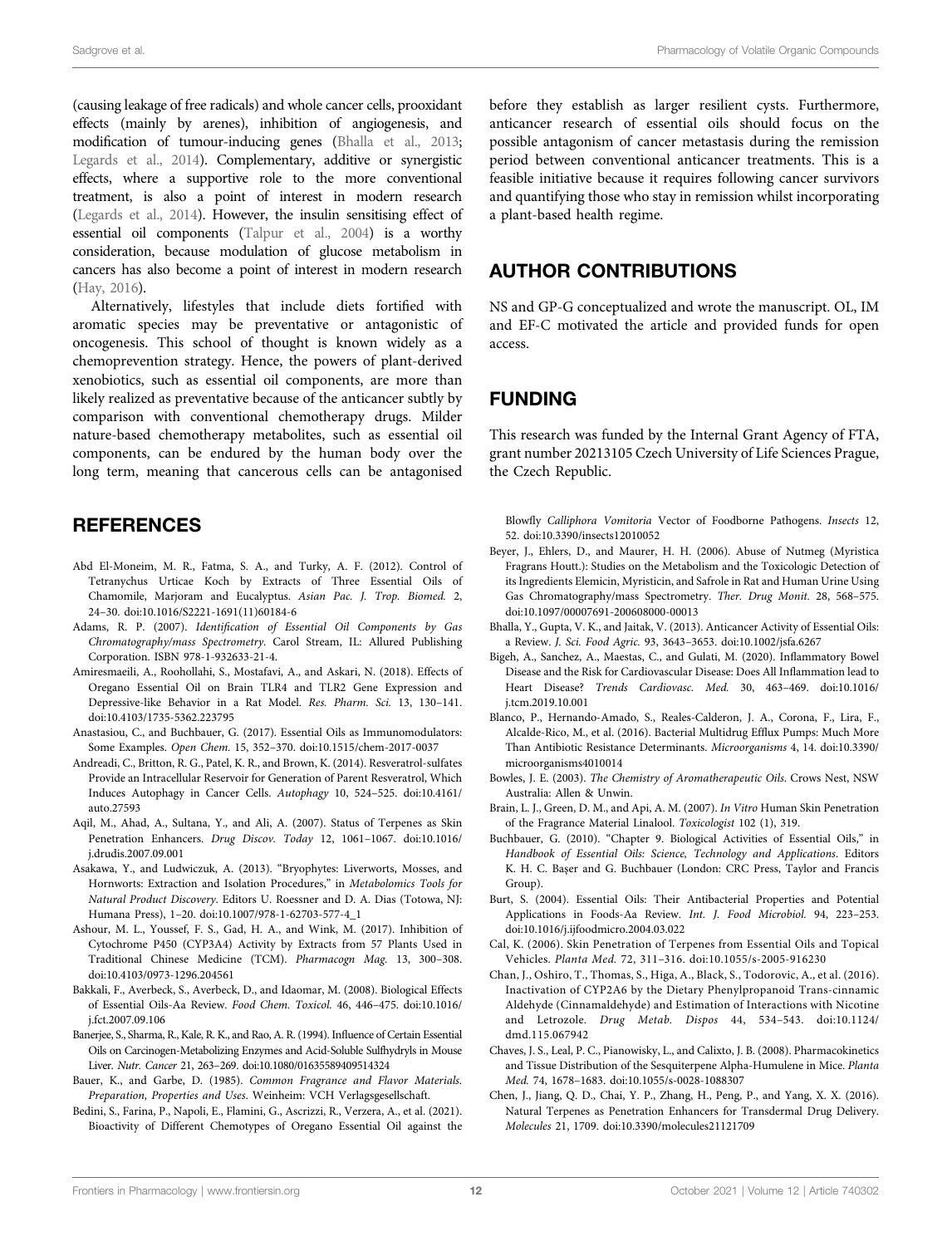- <span id="page-12-22"></span>Chen, J., Jiang, Q. D., Wu, Y. M., Liu, P., Yao, J. H., Lu, Q., et al. (2015). Potential of Essential Oils as Penetration Enhancers for Transdermal Administration of Ibuprofen to Treat Dysmenorrhoea. Molecules 20, 18219–18236. doi:[10.3390/](https://doi.org/10.3390/molecules201018219) [molecules201018219](https://doi.org/10.3390/molecules201018219)
- <span id="page-12-24"></span>Cheng, B. H., Sheen, L. Y., and Chang, S. T. (2018). Hypolipidemic Effects of S- (+)-linalool and Essential Oil from Cinnamomum Osmophloeum Ct. Linalool Leaves in Mice. J. Tradit Complement. Med. 8, 46–52. doi:[10.1016/](https://doi.org/10.1016/j.jtcme.2017.02.002) [j.jtcme.2017.02.002](https://doi.org/10.1016/j.jtcme.2017.02.002)
- <span id="page-12-16"></span>Choi, J., Lee, K. T., Ka, H., Jung, W. T., Jung, H. J., and Park, H. J. (2001). Constituents of the Essential Oil of the Cinnamomum cassia Stem Bark and the Biological Properties. Arch. Pharm. Res. 24, 418–423. doi:[10.1007/](https://doi.org/10.1007/BF02975187) [BF02975187](https://doi.org/10.1007/BF02975187)
- <span id="page-12-19"></span>Chovanová, R., Mikulášová, M., and Vaverková, Š. (2016). Modulation of mecA Gene Expression by Essential Oil from Salvia Sclarea and Synergism with Oxacillin in Methicillin Resistant Staphylococcus Epidermidis Carrying Different Types of Staphylococcal Chromosomal Cassette Mec. Int. J. Microbiol. 2016, 6475837. doi[:10.1155/2016/6475837](https://doi.org/10.1155/2016/6475837)
- <span id="page-12-10"></span>Clevenger, J. F. (1928). Apparatus for the Determination of Volatile Oil\*. J. Am. Pharm. Assoc. (1912) 17, 345–349. doi[:10.1002/jps.3080170407](https://doi.org/10.1002/jps.3080170407)
- <span id="page-12-8"></span>Collins, T. L., Andrew, R. L., Greatrex, B. W., and Bruhl, J. J. (2018). Reliable Analysis of Volatile Compounds from Small Samples of Eucalyptus Magnificata (Myrtaceae). Aust. Syst. Bot. 31, 232–240. doi[:10.1071/sb18005](https://doi.org/10.1071/sb18005)
- <span id="page-12-3"></span>Damjanovic, B., Skala, D., Baras, J., and Petrovic-Djakov, D. (2006). Isolation of essential oil and supercritical carbon dioxide extract of Juniperus communis L. fruits from Montenegro. Flavour Fragr. J. 21, 875–880.
- <span id="page-12-15"></span>Dawidowics, A. L., and Dybowski, M. P. (2014). Simple SPE–GC Method for Anethole Determination in Human Serum. J. Sep. Sci. 37, 393–397.
- <span id="page-12-34"></span>Daynes, R. A., and Jones, D. C. (2002). Emerging Roles of PPARS in Inflammation and Immunity. Nat. Rev. Immunol. 2, 748–759. doi:[10.1038/nri912](https://doi.org/10.1038/nri912)
- <span id="page-12-17"></span>de Cássia da Silveira e Sá, R., Andrade, L., and De Sousa, D. (2013). A Review on Anti-inflammatory Activity of Monoterpenes. Molecules 18, 1227–1254. doi:[10.3390/molecules18011227](https://doi.org/10.3390/molecules18011227)
- <span id="page-12-38"></span>De Graaf, M., Boven, E., Scheeren, H. W., Haisma, H. J., and Pinedo, H. M. (2002). Beta-Glucuronidase-Mediated Drug Release. Curr. Pharm. Des. 8, 1391–1403. doi:[10.2174/1381612023394485](https://doi.org/10.2174/1381612023394485)
- <span id="page-12-31"></span>De Luca, C., and Olefsky, J. M. (2008). Inflammation and Insulin Resistance. FEBS Lett. 582, 97–105. doi:[10.1016/j.febslet.2007.11.057](https://doi.org/10.1016/j.febslet.2007.11.057)
- <span id="page-12-9"></span>Dobreva, A., Kovatcheva, N., Astatkie, T., and Zheljazkov, V. D. (2011). Improvement of Essential Oil Yield of Oil-Bearing (Rosa Damascena Mill.) Due to Surfactant and Maceration. Ind. Crops Prod. 34, 1649–1651. doi:[10.1016/j.indcrop.2011.04.017](https://doi.org/10.1016/j.indcrop.2011.04.017)
- <span id="page-12-20"></span>El Khoury, R., Atoui, A., Verheecke, C., Maroun, R., El Khoury, A., and Mathieu, F. (2016). Essential Oils Modulate Gene Expression and Ochratoxin A Production in Aspergillus carbonarius. Toxins (Basel) 8, 242. doi:[10.3390/](https://doi.org/10.3390/toxins8080242) [toxins8080242](https://doi.org/10.3390/toxins8080242)
- <span id="page-12-21"></span>Espinoza, J., Urzúa, A., Sanhueza, L., Walter, M., Fincheira, P., Muñoz, P., et al. (2019). Essential Oil, Extracts, and Sesquiterpenes Obtained from the Heartwood of Pilgerodendron Uviferum Act as Potential Inhibitors of the Staphylococcus aureus NorA Multidrug Efflux Pump. Front. Microbiol. 10, 337. doi:[10.3389/fmicb.2019.00337](https://doi.org/10.3389/fmicb.2019.00337)
- <span id="page-12-33"></span>Farrokhfall, K., Khoshbaten, A., Zahediasl, S., Mehrani, H., and Karbalaei, N. (2010). Improved Islet Function Is Associated with Antiinflammatory, Antioxidant and Hypoglycemic Potential of Cinnamaldehyde on Metabolic Syndrome Induced by High Tail Fat in Rats. J. Funct. Foods 10, 397–406.
- <span id="page-12-0"></span>Fernandes, E. S., Passos, G. F., Medeiros, R., Da Cunha, F. M., Ferreira, J., Campos, M. M., et al. (2007). Anti-inflammatory Effects of Compounds Alpha-Humulene and (-)-Trans-Caryophyllene Isolated from the Essential Oil of Cordia Verbenacea. Eur. J. Pharmacol. 569, 228–236. doi:[10.1016/](https://doi.org/10.1016/j.ejphar.2007.04.059) [j.ejphar.2007.04.059](https://doi.org/10.1016/j.ejphar.2007.04.059)
- <span id="page-12-28"></span>Flemming, M., Kraus, B., Rascle, A., Jürgenliemk, G., Fuchs, S., Fürst, R., et al. (2015). Revisited Anti-inflammatory Activity of Matricine In Vitro: Comparison with Chamazulene. Fitoterapia 106, 122–128. doi:[10.1016/](https://doi.org/10.1016/j.fitote.2015.08.010) j.fi[tote.2015.08.010](https://doi.org/10.1016/j.fitote.2015.08.010)
- <span id="page-12-37"></span>Foster, P. A. (2021). Steroid Sulphatase and its Inhibitors: Past, Present, and Future. Molecules 26, 2852. doi:[10.3390/molecules26102852](https://doi.org/10.3390/molecules26102852)
- <span id="page-12-27"></span>Francomano, F., Caruso, A., Barbarossa, A., Fazio, A., La Torre, C., Ceramella, J., et al. (2019). β-Caryophyllene: A Sesquiterpene with Countless Biological Properties. Appl. Sci. 9, 5420. doi:[10.3390/app9245420](https://doi.org/10.3390/app9245420)
- <span id="page-12-26"></span>Gonçalves, E. C. D., Baldasso, G. M., Bicca, M. A., Paes, R. S., Capasso, R., and Dutra, R. C. (2020). Terpenoids, Cannabimimetic Ligands, beyond the Cannabis Plant. Molecules 25, 1567. doi:[10.3390/molecules25071567](https://doi.org/10.3390/molecules25071567)
- <span id="page-12-2"></span>Goto, T., Takahashi, N., Hirai, S., and Kawada, T. (2010). Various Terpenoids Derived from Herbal and Dietary Plants Function as PPAR Modulators and Regulate Carbohydrate and Lipid Metabolism 2010, 9. PPAR Res. doi[:10.1155/](https://doi.org/10.1155/2010/483958) [2010/483958](https://doi.org/10.1155/2010/483958)
- <span id="page-12-13"></span>Griffin, G., Wray, E. J., Martin, B. R., and Abood, M. E. (1999). Cannabinoid Agonists and Antagonists Discriminated by Receptor Binding in Rat Cerebellum. Br. J. Pharmacol. 128, 684–688. doi[:10.1038/sj.bjp.0702806](https://doi.org/10.1038/sj.bjp.0702806)
- <span id="page-12-4"></span>Guimarães, A. C., Meireles, L. M., Lemos, M. F., Guimarães, M. C. C., Endringer, D. C., Fronza, M., et al. (2019). Antibacterial Activity of Terpenes and Terpenoids Present in Essential Oils. Molecules 24, 2471. doi:[10.3390/](https://doi.org/10.3390/molecules24132471) [molecules24132471](https://doi.org/10.3390/molecules24132471)
- <span id="page-12-32"></span>Gunawardena, D., Karunaweera, N., Lee, S., Van Der Kooy, F., Harman, D. G., Raju, R., et al. (2015). Anti-inflammatory Activity of Cinnamon (C. Zeylanicum and C. cassia) Extracts - Identification of E-Cinnamaldehyde and O-Methoxy Cinnamaldehyde as the Most Potent Bioactive Compounds. Food Funct. 6, 910–919. doi:[10.1039/c4fo00680a](https://doi.org/10.1039/c4fo00680a)
- <span id="page-12-23"></span>Han, X., and Parker, T. L. (2017). Essential Oils Diversely Modulate Genome-wide Gene Expression in Human Dermal Fibroblasts. Cogent Med. 4, 1307591. doi[:10.1080/2331205x.2017.1307591](https://doi.org/10.1080/2331205x.2017.1307591)
- <span id="page-12-30"></span>Hasanein, P., and Riahi, H. (2015). Antinociceptive and Antihyperglycemic Effects of Melissa Officinalis Essential Oil in an Experimental Model of Diabetes. Med. Princ Pract. 24, 47–52. doi:[10.1159/000368755](https://doi.org/10.1159/000368755)
- <span id="page-12-39"></span>Hay, N. (2016). Reprogramming Glucose Metabolism in Cancer: Can it Be Exploited for Cancer Therapy? Nat. Rev. Cancer 16, 635–649. doi[:10.1038/](https://doi.org/10.1038/nrc.2016.77) [nrc.2016.77](https://doi.org/10.1038/nrc.2016.77)
- <span id="page-12-12"></span>Hongratanaworakit, T., Heuberger, E., and Buchbauer, G. (2004). Evaluation of the Effects of East Indian Sandalwood Oil and Alpha-Santalol on Humans after Transdermal Absorption. Planta Med. 70, 3–7. doi[:10.1055/s-2004-815446](https://doi.org/10.1055/s-2004-815446)
- <span id="page-12-25"></span>Hotta, M., Nakata, R., Katsukawa, M., Hori, K., Takahashi, S., and Inoue, H. (2010). Carvacrol, a Component of Thyme Oil, Activates PPARalpha and Gamma and Suppresses COX-2 Expression. J. Lipid Res. 51, 132–139. doi[:10.1194/](https://doi.org/10.1194/jlr.M900255-JLR200) [jlr.M900255-JLR200](https://doi.org/10.1194/jlr.M900255-JLR200)
- <span id="page-12-6"></span>Houdkova, M., Chaure, A., Doskocil, I., Havlik, J., and Kokoska, L. (2021). Broth Macrodilution Volatilization Method for Antibacterial Susceptibility Testing of Volatile Agents and Evaluation of Their Toxicity Using Modified MTT Assay In Vitro. Molecules 26.
- <span id="page-12-5"></span>Houdkova, M., Rondevaldova, J., Doskocil, I., Havlik, J., and Kokoska, L. (2017). Evaluation of Antibacterial Potential and Toxicity of Plant Volatile Compounds Using New Broth Microdilution Volatilization Method and Modified MTT Assay. Fitoterapia 118, 56–62.
- <span id="page-12-1"></span>Hulley, I. M., Van Vuuren, S. F., Sadgrove, N. J., and Van Wyk, B. E. (2019). Antimicrobial Activity of Elytropappus Rhinocerotis (Asteraceae) against Micro-organisms Associated with Foot Odour and Skin Ailments. J. Ethnopharmacol 228, 92–98. doi:[10.1016/j.jep.2018.09.014](https://doi.org/10.1016/j.jep.2018.09.014)
- <span id="page-12-14"></span>Hulley, I. M., Sadgrove, N. J., Tilney, P. M., Özek, G., Yur, S., Özek, T., et al. (2018). Essential Oil Composition of Pentzia Incana (Asteraceae), an Important Natural Pasture Plant in the Karoo Region of South Africa. Afr. J. Range Forage Sci. 35, 137–145. doi:[10.2989/10220119.2018.1495265](https://doi.org/10.2989/10220119.2018.1495265)
- <span id="page-12-29"></span>Irwin, M. R., Wang, M., Ribeiro, D., Cho, H. J., Olmstead, R., Breen, E. C., et al. (2008). Sleep Loss Activates Cellular Inflammatory Signaling. Biol. Psychiatry 64, 538–540. doi[:10.1016/j.biopsych.2008.05.004](https://doi.org/10.1016/j.biopsych.2008.05.004)
- <span id="page-12-7"></span>Iso (2015). International Standards Organisation - Home Page. [Online]. Available: <http://www.iso.org/iso/home.htm> (Accessed, , 2015).
- <span id="page-12-11"></span>Jäger, W. R., Buchbauer, G., Jirovetz, L., and Fritzer, M. (1992). Percutaneous Absorption of Lavender Oil from a Massage Oil. J. Soc. Cosmet. Chemists 43, 49–54.
- <span id="page-12-18"></span>Jamali, C. A., Kasrati, A., Fadli, M., Hassani, L., Leach, D. N., and Abbad, A. (2017). Synergistic Effects of Three Moroccan Thyme Essential Oils with Antibiotic Cefixime. Phytothérapie, 1–6. doi[:10.1007/s10298-017-1107-2](https://doi.org/10.1007/s10298-017-1107-2)
- <span id="page-12-36"></span>Jin, M., Qian, Z., Yin, J., Xu, W., and Zhou, X. (2018). The Role of Intestinal Microbiota in Cardiovascular Disease. J. Cel Mol Med 23, 2343–2350. doi[:10.1111/jcmm.14195](https://doi.org/10.1111/jcmm.14195)
- <span id="page-12-35"></span>Jing, L., Zhang, Y., Fan, S., Gu, M., Guan, Y., Lu, X., et al. (2013). Preventive and Ameliorating Effects of Citrus D-Limonene on Dyslipidemia and Hyperglycemia in Mice with High-Fat Diet-Induced Obesity. Eur. J. Pharmacol. 715, 46–55. doi[:10.1016/j.ejphar.2013.06.022](https://doi.org/10.1016/j.ejphar.2013.06.022)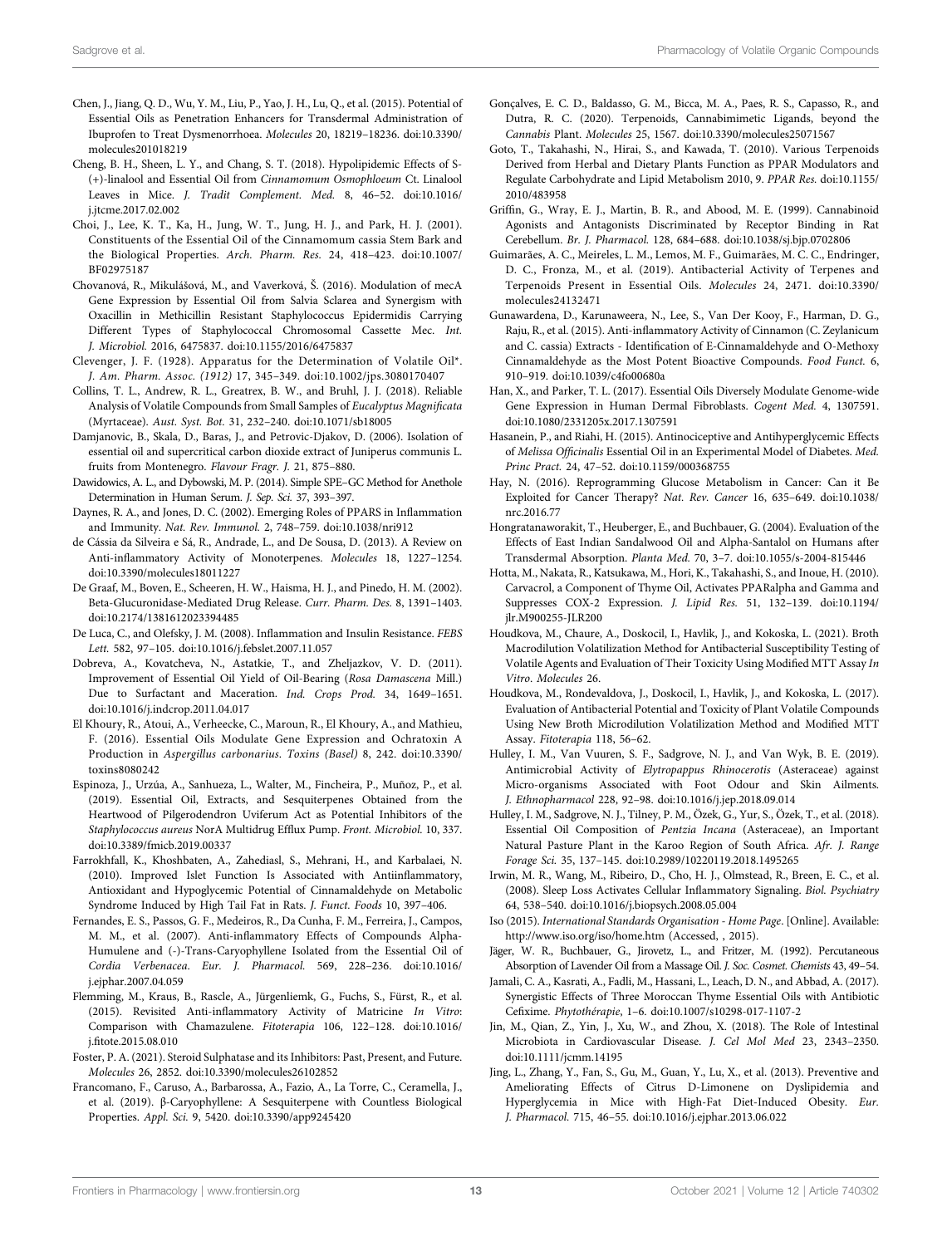- <span id="page-13-29"></span>Johnson, R. J., Sánchez-Lozada, L. G., Andrews, P., and Lanaspa, M. A. (2017). Perspective: A Historical and Scientific Perspective of Sugar and its Relation with Obesity and Diabetes. Adv. Nutr. 8, 412–422. doi:[10.3945/an.116.014654](https://doi.org/10.3945/an.116.014654)
- <span id="page-13-5"></span>Jones, G. L., and Sadgrove, N. J. (2015). "Ethnopharmacology in Australia and Oceania," in Ethnopharmacology - A Reader. Editors M. Heinrich and A. K. Jäger (West Sussex, UK: John Wiley & Sons).
- <span id="page-13-25"></span>Kambe, D., Kotani, M., Yoshimoto, M., Kaku, S., Chaki, S., and Honda, K. (2010). Effects of Quercetin on the Sleep-Wake Cycle in Rats: Involvement of Gamma-Aminobutyric Acid Receptor Type A in Regulation of Rapid Eye Movement Sleep. Brain Res. 1330, 83–88. doi[:10.1016/j.brainres.2010.03.033](https://doi.org/10.1016/j.brainres.2010.03.033)
- <span id="page-13-30"></span>Katsukawa, M., Nakata, R., Takizawa, Y., Hori, K., Takahashi, S., and Inoue, H. (2010). Citral, a Component of Lemongrass Oil, Activates PPARα and γ and Suppresses COX-2 Expression. Biochim. Biophys. Acta 1801, 1214–1220. doi:[10.1016/j.bbalip.2010.07.004](https://doi.org/10.1016/j.bbalip.2010.07.004)
- <span id="page-13-19"></span>Khameneh, B., Iranshahy, M., Soheili, V., and Fazly Bazzaz, B. S. (2019). Review on Plant Antimicrobials: a Mechanistic Viewpoint. Antimicrob. Resist. Infect. Control. 8, 118. doi:[10.1186/s13756-019-0559-6](https://doi.org/10.1186/s13756-019-0559-6)
- <span id="page-13-1"></span>Khumalo, G. P., Sadgrove, N. J., Van Vuuren, S., and Van Wyk, B.-E. (2019). Antimicrobial Activity of Volatile and Non-volatile Isolated Compounds and Extracts from the Bark and Leaves of Warburgia Salutaris (Canellaceae) against Skin and Respiratory Pathogens. South Afr. J. Bot. 122, 547–550. doi:[10.1016/](https://doi.org/10.1016/j.sajb.2018.10.018) [j.sajb.2018.10.018](https://doi.org/10.1016/j.sajb.2018.10.018)
- <span id="page-13-16"></span>Kohlert, C., Schindler, G., März, R. W., Abel, G., Brinkhaus, B., Derendorf, H., et al. (2002). Systemic Availability and Pharmacokinetics of Thymol in Humans. J. Clin. Pharmacol. 42, 731–737. doi:[10.1177/009127002401102678](https://doi.org/10.1177/009127002401102678)
- <span id="page-13-14"></span>Kohlert, C., Van Rensen, I., März, R., Schindler, G., Graefe, E. U., and Veit, M. (2000). Bioavailability and Pharmacokinetics of Natural Volatile Terpenes in Animals and Humans. Planta Med. 66, 495–505. doi:[10.1055/s-2000-8616](https://doi.org/10.1055/s-2000-8616)
- <span id="page-13-18"></span>Kon, K. V., and Rai, M. K. (2012). Plant Essential Oils and Their Constituents in Coping with Multidrug-Resistant Bacteria. Expert Rev. Anti Infect. Ther. 10, 775–790. doi:[10.1586/eri.12.57](https://doi.org/10.1586/eri.12.57)
- <span id="page-13-21"></span>Koyama, S., Purk, A., Kaur, M., Soini, H. A., Novotny, M. V., Davis, K., et al. (2019). Beta-caryophyllene Enhances Wound Healing through Multiple Routes. PLoS one 14, e0216104. doi[:10.1371/journal.pone.0216104](https://doi.org/10.1371/journal.pone.0216104)
- <span id="page-13-35"></span>Kunihiro, A. G., Luis, P. B., Brickey, J. A., Frye, J. B., Chow, H. S., Schneider, C., et al. (2019). Beta-Glucuronidase Catalyzes Deconjugation and Activation of Curcumin-Glucuronide in Bone. J. Nat. Prod. 82, 500–509. doi:[10.1021/](https://doi.org/10.1021/acs.jnatprod.8b00873) [acs.jnatprod.8b00873](https://doi.org/10.1021/acs.jnatprod.8b00873)
- <span id="page-13-3"></span>Langat, M. K., Mayowa, Y., Sadgrove, N., Danyaal, M., Prescott, T. A. K., Kami, T., et al. (2021). Multi-layered Antimicrobial Synergism of (E)-caryophyllene with Minor Compounds, Tecleanatalensine B and Normelicopine, from the Leaves of Vepris Gossweileri (I. Verd.) Mziray. Nat. Product. Res., 1–11. doi:[10.1080/](https://doi.org/10.1080/14786419.2021.1899176) [14786419.2021.1899176](https://doi.org/10.1080/14786419.2021.1899176)
- <span id="page-13-8"></span>Lassak, E., and Southwell, I. (1974). Occurrence of Some Unusual Compounds in the Leaf Oils of Eriostemon Obovalis and Phebalium Glandulosum Subsp. Glandulosum. Aust. J. Chem. 27, 2703–2705. doi:[10.1071/ch9742703](https://doi.org/10.1071/ch9742703)
- <span id="page-13-15"></span>Lassila, T., Mattila, S., Turpeinen, M., Pelkonen, O., and Tolonen, A. (2016). Tandem Mass Spectrometric Analysis of S- and N-Linked Glutathione Conjugates of Pulegone and Menthofuran and Identification of P450 Enzymes Mediating Their Formation. Rapid Commun. Mass. Spectrom. 30, 917–926. doi:[10.1002/rcm.7518](https://doi.org/10.1002/rcm.7518)
- <span id="page-13-26"></span>Lee, S. H., Heo, Y., and Kim, Y. C. (2010). Effect of German Chamomile Oil Application on Alleviating Atopic Dermatitis-like Immune Alterations in Mice. J. Vet. Sci. 11, 35–41. doi:[10.4142/jvs.2010.11.1.35](https://doi.org/10.4142/jvs.2010.11.1.35)
- <span id="page-13-32"></span>Leonardini, A., Laviola, L., Perrini, S., Natalicchio, A., and Giorgino, F. (2009). Cross-Talk between PPARgamma and Insulin Signaling and Modulation of Insulin Sensitivity. PPAR Res. 2009, 818945. doi[:10.1155/2009/818945](https://doi.org/10.1155/2009/818945)
- <span id="page-13-37"></span>Lesgards, J. F., Baldovini, N., Vidal, N., and Pietri, S. (2014). Anticancer Activities of Essential Oils Constituents and Synergy with Conventional Therapies: A Review. Phytother Res. 28, 1423–1446. doi[:10.1002/ptr.5165](https://doi.org/10.1002/ptr.5165)
- <span id="page-13-31"></span>Li, J. E., Futawaka, K., Yamamoto, H., Kasahara, M., Tagami, T., Liu, T. H., et al. (2015). Cinnamaldehyde Contributes to Insulin Sensitivity by Activating PPARδ, PPARγ, and RXR. Am. J. Chin. Med. 43, 879–892. doi:[10.1142/](https://doi.org/10.1142/S0192415X15500512) [S0192415X15500512](https://doi.org/10.1142/S0192415X15500512)
- <span id="page-13-6"></span>Li, Y., Fu, X., Ma, X., Geng, S., Jiang, X., Huang, Q., et al. (2018). Intestinal Microbiome-Metabolome Responses to Essential Oils in Piglets. Front. Microbiol. 9, 1988. doi[:10.3389/fmicb.2018.01988](https://doi.org/10.3389/fmicb.2018.01988)
- <span id="page-13-13"></span>Liang, W. Z., and Lu, C. H. (2012). Carvacrol-induced [Ca2+]i Rise and Apoptosis in Human Glioblastoma Cells. Life Sci. 90, 703–711. doi[:10.1016/](https://doi.org/10.1016/j.lfs.2012.03.027) [j.lfs.2012.03.027](https://doi.org/10.1016/j.lfs.2012.03.027)
- <span id="page-13-27"></span>Liu, J., Zhu, Y., Du, G., Zhou, J., and Chen, J. (2013). Response of Saccharomyces cerevisiae to D-Limonene-Induced Oxidative Stress. Appl. Microbiol. Biotechnol. 97, 6467–6475. doi[:10.1007/s00253-013-4931-9](https://doi.org/10.1007/s00253-013-4931-9)
- <span id="page-13-24"></span>Ma, D., He, J., and He, D. (2020). Chamazulene Reverses Osteoarthritic Inflammation through Regulation of Matrix Metalloproteinases (MMPs) and NF-Kβ Pathway in In-Vitro and In-Vivo Models. Biosci. Biotechnol. Biochem. 84, 402–410. doi:[10.1080/09168451.2019.1682511](https://doi.org/10.1080/09168451.2019.1682511)
- <span id="page-13-17"></span>Mandeville, A., and Cock, I. E. (2018). Terminalia Chebula Retz. Fruit Extracts Inhibit Bacterial Triggers of Some Autoimmune Diseases and Potentiate the Activity of Tetracycline. Indian J. Microbiol. 58, 496–506. doi[:10.1007/s12088-](https://doi.org/10.1007/s12088-018-0754-9) [018-0754-9](https://doi.org/10.1007/s12088-018-0754-9)
- <span id="page-13-22"></span>Mao, Q. Q., Xu, X. Y., Cao, S. Y., Gan, R. Y., Corke, H., Beta, T., et al. (2019). Bioactive Compounds and Bioactivities of Ginger (Zingiber Officinale Roscoe). Foods 8, 185. doi:[10.3390/foods8060185](https://doi.org/10.3390/foods8060185)
- <span id="page-13-0"></span>Medeiros, R., Passos, G. F., Vitor, C. E., Koepp, J., Mazzuco, T. L., Pianowski, L. F., et al. (2007). Effect of Two Active Compounds Obtained from the Essential Oil of Cordia Verbenacea on the Acute Inflammatory Responses Elicited by LPS in the Rat Paw. Br. J. Pharmacol. 151, 618–627. doi:[10.1038/sj.bjp.0707270](https://doi.org/10.1038/sj.bjp.0707270)
- <span id="page-13-23"></span>Miao, Y., Sun, Y., Wang, W., Du, B., Xiao, S. E., Hu, Y., et al. (2013). 6-Gingerol Inhibits Hair Shaft Growth in Cultured Human Hair Follicles and Modulates Hair Growth in Mice. PLoS one 8, e57226. doi:[10.1371/journal.pone.0057226](https://doi.org/10.1371/journal.pone.0057226)
- <span id="page-13-2"></span>Mikulášová, M., Chovanová, R., and Vaverková, Š. (2016). Synergism between Antibiotics and Plant Extracts or Essential Oils with Efflux Pump Inhibitory Activity in Coping with Multidrug-Resistant Staphylococci. Phytochemistry Rev. 15, 651–662.
- <span id="page-13-11"></span>Miller, J. A., Hakim, I. A., Chew, W., Thompson, P., Thomson, C. A., and Chow, H. H. (2010). Adipose Tissue Accumulation of D-Limonene with the Consumption of a Lemonade Preparation Rich in D-Limonene Content. Nutr. Cancer 62, 783–788. doi:[10.1080/01635581003693066](https://doi.org/10.1080/01635581003693066)
- <span id="page-13-28"></span>Mohamed, O. I., El-Nahas, A. F., El-Sayed, Y. S., and Ashry, K. M. (2016). Ginger Extract Modulates Pb-Induced Hepatic Oxidative Stress and Expression of Antioxidant Gene Transcripts in Rat Liver. Pharm. Biol. 54, 1164–1172. doi[:10.3109/13880209.2015.1057651](https://doi.org/10.3109/13880209.2015.1057651)
- <span id="page-13-10"></span>Moussaieff, A., Rimmerman, N., Bregman, T., Straiker, A., Felder, C. C., Shoham, S., et al. (2008). Incensole Acetate, an Incense Component, Elicits Psychoactivity by Activating TRPV3 Channels in the Brain. FASEB J. 22, 3024–3034. doi:[10.1096/fj.07-101865](https://doi.org/10.1096/fj.07-101865)
- <span id="page-13-36"></span>Mühlbauer, R. C., Lozano, A., Palacio, S., Reinli, A., and Felix, R. (2003). Common Herbs, Essential Oils, and Monoterpenes Potently Modulate Bone Metabolism. Bone 32, 372–380. doi[:10.1016/s8756-3282\(03\)00027-9](https://doi.org/10.1016/s8756-3282(03)00027-9)
- <span id="page-13-7"></span>Murni, V. W., Saepudin, E., Cahyana, A. H., Rahayu, D. U. C., Hastuti, L. T., and Haib, J. (2016). Effect of Oven Drying and Storage on Essential Oil Composition of Clove (Syzygium Aromaticum) from Toli-Toli. Int. Symp. Curr. Prog. Math. Sci. 1862, 030081–030084, .
- <span id="page-13-12"></span>Nölder, M., Germer, S., and Koch, E. (2011). Pharmacokinetics of Linalool and Linalyl Acetate, the Two Main Constituents of Silexan, an Essential Oil from Lavandula Angustifolia Flowers, in Rats. Planta Med. 77, PM44.
- <span id="page-13-4"></span>Nsangou, M. F., Happi, E. N., Fannang, S. V., Atangana, A. F., Waffo, A. F. K., Wansi, J. D., et al. (2021). Chemical Composition and Synergistic Antimicrobial Effects of a Vegetatively Propagated Cameroonian Lemon, Citrus X limon (L.) Osbeck. ACS Food Sci. Technol. 1, 354–361. doi:[10.1021/acsfoodscitech.0c00071](https://doi.org/10.1021/acsfoodscitech.0c00071)
- <span id="page-13-34"></span>Ohland, C. L., and Macnaughton, W. K. (2010). Probiotic Bacteria and Intestinal Epithelial Barrier Function. Am. J. Physiol. Gastrointest. Liver Physiol. 298, G807–G819. doi[:10.1152/ajpgi.00243.2009](https://doi.org/10.1152/ajpgi.00243.2009)
- <span id="page-13-9"></span>Okabe, H., Obata, Y., Takayama, K., and Nagai, T. (1990). Percutaneous Absorption Enhancing Effect and Skin Irritation of Monocyclic Monoterpenes. Drug Des. Deliv. 6, 229–238.
- <span id="page-13-33"></span>Onal, E. M., Afsar, B., Covic, A., Vaziri, N. D., and Kanbay, M. (2019). Gut Microbiota and Inflammation in Chronic Kidney Disease and Their Roles in the Development of Cardiovascular Disease. Hypertens. Res. 42, 123–140. doi[:10.1038/s41440-018-0144-z](https://doi.org/10.1038/s41440-018-0144-z)
- <span id="page-13-20"></span>Passos, G. F., Fernandes, E. S., Da Cunha, F. M., Ferreira, J., Pianowski, L. F., Campos, M. M., et al. (2007). Anti-inflammatory and Anti-allergic Properties of the Essential Oil and Active Compounds from Cordia Verbenacea. J. Ethnopharmacol 110, 323–333. doi:[10.1016/j.jep.2006.09.032](https://doi.org/10.1016/j.jep.2006.09.032)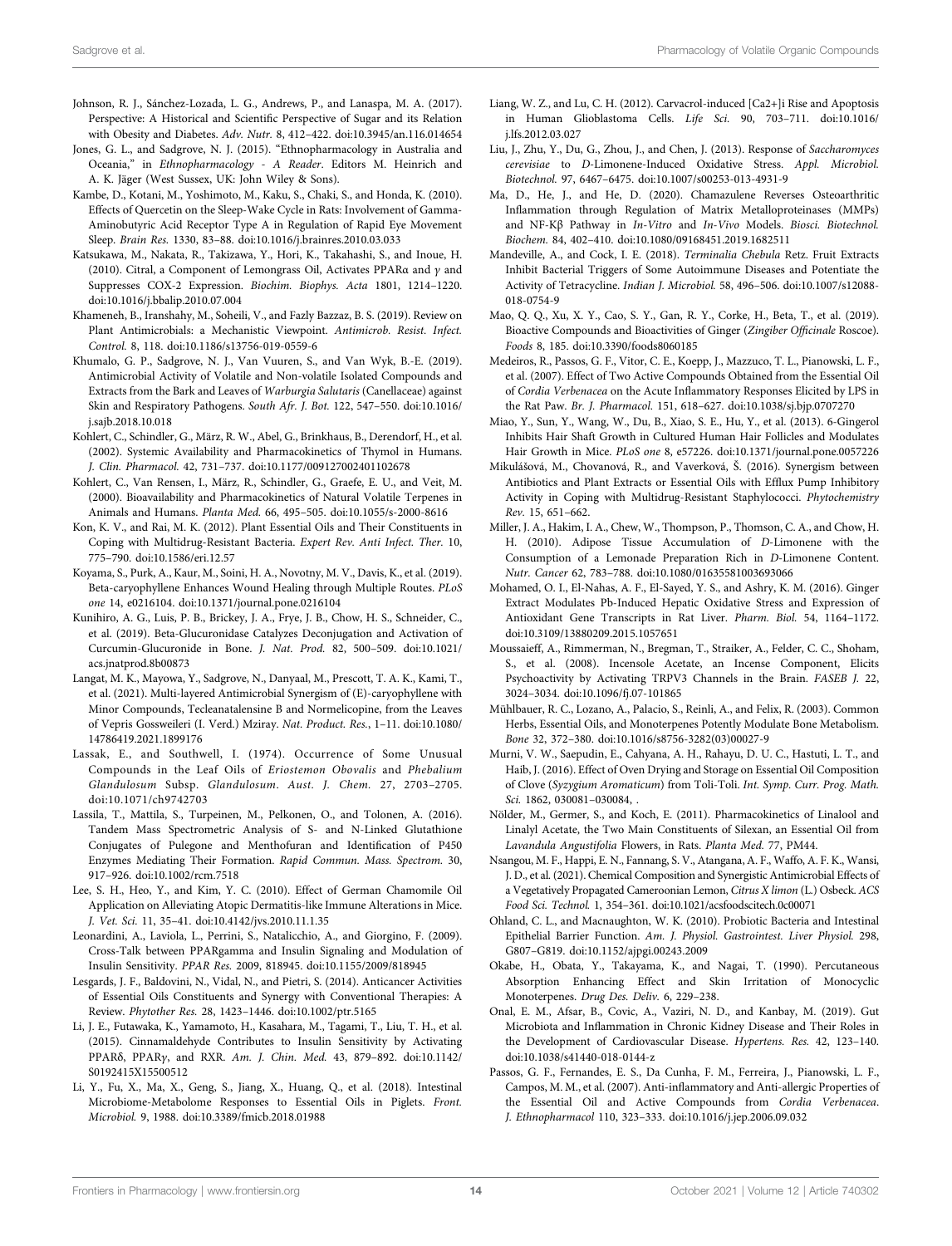- <span id="page-14-18"></span>Pauli, A., and Schilcher, H. (2010). "In Vitro Antimicrobial Activities of Essential Oils Monographed in the European Pharmacopoeia 6th Edition," in Handbook of Essential Oils: Science, Technology, and Applications. Editors K. H. C. Bașer and G. Buchbauer (Boca Raton, FL: CRC Press), 353–547. doi:[10.1201/9781420063165-c12](https://doi.org/10.1201/9781420063165-c12)
- <span id="page-14-25"></span>Pavan, B., Dalpiaz, A., Marani, L., Beggiato, S., Ferraro, L., Canistro, D., et al. (2018). Geraniol Pharmacokinetics, Bioavailability and its Multiple Effects on the Liver Antioxidant and Xenobiotic-Metabolizing Enzymes. Front. Pharmacol. 9, 18. doi:[10.3389/fphar.2018.00018](https://doi.org/10.3389/fphar.2018.00018)
- <span id="page-14-33"></span>Petrie, J. R., Guzik, T. J., and Touyz, R. M. (2018). Diabetes, Hypertension, and Cardiovascular Disease: Clinical Insights and Vascular Mechanisms. Can. J. Cardiol. 34, 575–584. doi[:10.1016/j.cjca.2017.12.005](https://doi.org/10.1016/j.cjca.2017.12.005)
- <span id="page-14-16"></span>Raman, G., and Gaikar, V. G. (2003). Hydrotropic Solubilization of Boswellic Acids from Boswellia Serrata Resin. Langmuir 19, 8026–8032. doi[:10.1021/la034611r](https://doi.org/10.1021/la034611r)
- <span id="page-14-28"></span>Russo, E. B. (2011). Taming THC: Potential Cannabis Synergy and Phytocannabinoid-Terpenoid Entourage Effects. Br. J. Pharmacol. 163, 1344–1364. doi[:10.1111/j.1476-5381.2011.01238.x](https://doi.org/10.1111/j.1476-5381.2011.01238.x)
- <span id="page-14-32"></span>Saad, N. Y., Muller, C. D., and Lobstein, A. (2013). Major Bioactivities and Mechanism of Action of Essential Oils and Their Components. Flavour Fragr. J. 28, 269–279. doi[:10.1002/ffj.3165](https://doi.org/10.1002/ffj.3165)
- <span id="page-14-6"></span>Sadgrove, N. J. (2020a). Comparing Essential Oils from Australia's 'Victorian Christmas Bush' (Prostanthera Lasianthos Labill., Lamiaceae) to Closely Allied New Species: Phenotypic Plasticity and Taxonomic Variability. Phytochemistry 176, 112403. doi[:10.1016/j.phytochem.2020.112403](https://doi.org/10.1016/j.phytochem.2020.112403)
- <span id="page-14-3"></span>Sadgrove, N. J., and Jones, G. L. (2013). A Possible Role of Partially Pyrolysed Essential Oils in Australian Aboriginal Traditional Ceremonial and Medicinal Smoking Applications of Eremophila longifolia (R. Br.) F. Muell (Scrophulariaceae). J. Ethnopharmacol 147, 638–644. doi:[10.1016/j.jep.2013.03.060](https://doi.org/10.1016/j.jep.2013.03.060)
- <span id="page-14-11"></span>Sadgrove, N. J., and Jones, G. L. (2014a). Cytogeography of Essential Oil Chemotypes of Eremophila longifolia F. Muell (Scrophulariaceae). Phytochemistry 105, 43–51. doi[:10.1016/j.phytochem.2014.05.005](https://doi.org/10.1016/j.phytochem.2014.05.005)
- <span id="page-14-9"></span>Sadgrove, N. J., and Jones, G. L. (2019). From Petri Dish to Patient: Bioavailability Estimation and Mechanism of Action for Antimicrobial and Immunomodulatory Natural Products. Front. Microbiol. 10, 2470. doi:[10.3389/fmicb.2019.02470](https://doi.org/10.3389/fmicb.2019.02470)
- <span id="page-14-4"></span>Sadgrove, N. J., Jones, G. L., and Greatrex, B. W. (2014). Isolation and Characterisation of (-)-genifuranal: The Principal Antimicrobial Component in Traditional Smoking Applications of Eremophila longifolia (Scrophulariaceae) by Australian Aboriginal Peoples. J. Ethnopharmacol 154, 758–766. doi:[10.1016/j.jep.2014.05.003](https://doi.org/10.1016/j.jep.2014.05.003)
- <span id="page-14-17"></span>Sadgrove, N. J., Madeley, L. G., and Van Wyk, B. E. (2019). Volatiles from African Species of Croton (Euphorbiaceae), Including New Diterpenes in Essential Oil from Croton Gratissimus. Heliyon 5, e02677. doi[:10.1016/j.heliyon.2019.e02677](https://doi.org/10.1016/j.heliyon.2019.e02677)
- <span id="page-14-13"></span>Sadgrove, N. J., Padilla-González, G. F., Green, A., Langat, M. K., Mas-Claret, E., Lyddiard, D., et al. (2021). The Diversity of Volatile Compounds in Australia's Semi-desert Genus Eremophila (Scrophulariaceae). Plants (Basel) 116, 1170–1178. doi[:10.3390/plants10040785](https://doi.org/10.3390/plants10040785)
- <span id="page-14-12"></span>Sadgrove, N. J., Padilla-González, G. F., Telford, I. R. H., Greatrex, B. W., Jones, G. L., Andrew, R., et al. (2020a). Prostanthera (Lamiaceae) as a 'Cradle of Incense': Chemophenetics of Rare Essential Oils from Both New and Forgotten Australian 'Mint Bush' Species. Plants (Basel) 9, 1570. doi:[10.3390/](https://doi.org/10.3390/plants9111570) [plants9111570](https://doi.org/10.3390/plants9111570)
- <span id="page-14-15"></span>Sadgrove, N. J., Greatrex, B. W., and Jones, G. L. (2015). α-Cyclodextrin Encapsulation Enhances Antimicrobial Activity of Cineole-Rich Essential Oils from Australian Species of Prostanthera (Lamiaceae). Nat. Volatiles Essent. OIls 2, 30–38.
- <span id="page-14-2"></span>Sadgrove, N. J., and Jones, G. L. (2014b). Reviewing the Importance of Aromatic Medicinal Plants in the Traditional Pharmacopoeia of Australian Aboriginal People. XXIX International Horticultural Congress on Horticulture: Sustaining Lives, Livelihoods and Landscapes (IHC2014). V World 1125, 297–302.
- <span id="page-14-8"></span>Sadgrove, N., and Jones, G. (2015). A Contemporary Introduction to Essential Oils: Chemistry, Bioactivity and Prospects for Australian Agriculture. Agriculture 5, 48–102. doi[:10.3390/agriculture5010048](https://doi.org/10.3390/agriculture5010048)
- <span id="page-14-0"></span>Sadgrove, N. J. (2020b). Southern Africa as a 'cradle of Incense' in Wider African Aromatherapy. South. Africa as a 'cradle incense' wider Scientific Afr. 9, e00502. doi:[10.1016/j.sciaf.2020.e00502](https://doi.org/10.1016/j.sciaf.2020.e00502)
- <span id="page-14-7"></span>Sadgrove, N. J., Telford, I. R. H., Padilla-González, G. F., Greatrex, B. W., and Bruhl, J. J. (2020b). GC-MS 'chemophenetics' on Australian Pink-Flowered

Phebalium (Rutaceae) Using Herbarium Leaf Material Demonstrates Phenetic Agreement with Putative New Species. Phytochemistry Lett. 38, 112–120. doi[:10.1016/j.phytol.2020.05.014](https://doi.org/10.1016/j.phytol.2020.05.014)

- <span id="page-14-30"></span>Sadgrove, N. J. (2021). The 'bald' Phenotype (Androgenetic Alopecia) Is Caused by the High Glycaemic, High Cholesterol and Low mineral 'western Diet'. Trends Food Sci. Tech. doi[:10.1016/j.tifs.2021.06.056](https://doi.org/10.1016/j.tifs.2021.06.056)
- <span id="page-14-1"></span>Sadgrove, N., Mijajlovic, S., Tucker, D. J., Watson, K., and Jones, G. L. (2011). Characterization and Bioactivity of Essential Oils from Novel Chemotypes of Eremophila longifolia (F. Muell) (Myoporaceae): a Highly Valued Traditional Australian Medicine. Flavour Fragrance J. 26, 341–350. doi:[10.1002/ffj.2062](https://doi.org/10.1002/ffj.2062)
- <span id="page-14-26"></span>Šadibolová, M., Zárybnický, T., Smutný, T., Pávek, P., Šubrt, Z., Matoušková, P., et al. (2019). Sesquiterpenes Are Agonists of the Pregnane X Receptor but Do Not Induce the Expression of Phase I Drug-Metabolizing Enzymes in the Human Liver. Int. J. Mol. Sci. 20, 4562.
- <span id="page-14-5"></span>Schnaubelt, K. (1999). Medical Aromatherapy: Healing with Essential Oils. Bombay, India: Frog Books.
- <span id="page-14-34"></span>Sebai, H., Selmi, S., Rtibi, K., Souli, A., Gharbi, N., and Sakly, M. (2013). Lavender (Lavandula Stoechas L.) Essential Oils Attenuate Hyperglycemia and Protect against Oxidative Stress in Alloxan-Induced Diabetic Rats. Lipids Health Dis. 12, 189. doi[:10.1186/1476-511X-12-189](https://doi.org/10.1186/1476-511X-12-189)
- <span id="page-14-10"></span>Sell, C. (2010). "Chapter 5. Chemistry of Essential Oils," in Handbook of Essential Oils: Science, Technology, and Applications. Editors K. H. C. Başer and G. Buchbauer (London: CRC Press, Taylor and Francis Group).
- <span id="page-14-20"></span>Serrano, E., Cornu, A., Kondjoyan, N., Figueredo, G., Agabriel, J., and Micol, D. (2007). Terpene Accumulation in Muscle and Fatty Tissues of Calves Supplemented with Essential Oils. J. Anim. Feed Sci. 16, 168-179. doi[:10.22358/jafs/66736/2007](https://doi.org/10.22358/jafs/66736/2007)
- <span id="page-14-31"></span>Sharma, M., Levenson, C., Bell, R. H., Anderson, S. A., Hudson, J. B., Collins, C. C., et al. (2014). Suppression of Lipopolysaccharide-Stimulated Cytokine/ chemokine Production in Skin Cells by Sandalwood Oils and Purified α-santalol and β-santalol. Phytother Res. 28, 925–932. doi:[10.1002/ptr.5080](https://doi.org/10.1002/ptr.5080)
- <span id="page-14-23"></span>Sheehan, D., Meade, G., Foley, V. M., and Dowd, C. A. (2001). Structure, Function and Evolution of Glutathione Transferases: Implications for Classification of Non-mammalian Members of an Ancient Enzyme Superfamily. Biochem. J. 360, 1–16. doi:[10.1042/0264-6021:3600001](https://doi.org/10.1042/0264-6021:3600001)
- <span id="page-14-19"></span>Shi, F., Zhao, Y., Firempong, C. K., and Xu, X. (2016). Preparation, Characterization and Pharmacokinetic Studies of Linalool-Loaded Nanostructured Lipid Carriers. Pharm. Biol. 54, 2320–2328. doi[:10.3109/](https://doi.org/10.3109/13880209.2016.1155630) [13880209.2016.1155630](https://doi.org/10.3109/13880209.2016.1155630)
- <span id="page-14-21"></span>Shimoi, K., and Nakayama, T. (2005). Glucuronidase Deconjugation in Inflammation. Methods Enzymol. 400, 263–272. doi[:10.1016/S0076-6879\(05\)](https://doi.org/10.1016/S0076-6879(05)00015-7) [00015-7](https://doi.org/10.1016/S0076-6879(05)00015-7)
- <span id="page-14-14"></span>Smith, J., Tucker, D., Alter, D., Watson, K., and Jones, G. (2010). Intraspecific Variation in Essential Oil Composition of Eremophila longifolia F. Muell. (Myoporaceae): Evidence for Three Chemotypes. Phytochemistry 71, 1521–1527. doi:[10.1016/j.phytochem.2010.06.006](https://doi.org/10.1016/j.phytochem.2010.06.006)
- <span id="page-14-29"></span>Soundharrajan, I., Kim, D. H., Srisesharam, S., Kuppusamy, P., and Choi, K. C. (2018). R-limonene Enhances Differentiation and 2-Deoxy-D-Glucose Uptake in 3T3-L1 Preadipocytes by Activating the Akt Signaling Pathway. Evid. Based Complement. Alternat Med. 2018, 4573254. doi[:10.1155/2018/4573254](https://doi.org/10.1155/2018/4573254)
- <span id="page-14-22"></span>Sperker, B., Tomkiewicz, C., Burk, O., Barouki, R., and Kroemer, H. K. (2001). Regulation of Human Beta-Glucuronidase by A23187 and Thapsigargin in the Hepatoma Cell Line HepG2. Mol. Pharmacol. 59, 177–182. doi[:10.1124/](https://doi.org/10.1124/mol.59.2.177) [mol.59.2.177](https://doi.org/10.1124/mol.59.2.177)
- <span id="page-14-36"></span>Su, Y. C., Cheng, T. C., Leu, Y. L., Roffler, S. R., Wang, J. Y., Chuang, C. H., et al. (2014). PET Imaging of β-glucuronidase Activity by an Activity-Based 124I-Trapping Probe for the Personalized Glucuronide Prodrug Targeted Therapy. Mol. Cancer Ther. 13, 2852–2863. doi:[10.1158/1535-7163.MCT-14-0212](https://doi.org/10.1158/1535-7163.MCT-14-0212)
- <span id="page-14-27"></span>Sueke, H., Kaye, S. B., Neal, T., Hall, A., Tuft, S., and Parry, C. M. (2010). An In Vitro Investigation of Synergy or Antagonism between Antimicrobial Combinations against Isolates from Bacterial Keratitis. Invest. Ophthalmol. Vis. Sci. 51, 4151–4155. doi[:10.1167/iovs.09-4839](https://doi.org/10.1167/iovs.09-4839)
- <span id="page-14-35"></span>Talpur, N., Echard, B., Ingram, C., Bagchi, D., and Preuss, H. (2004). Effects of a Novel Formulation of Essential Oils on Glucose-Insulin Metabolism in Diabetic and Hypertensive Rats: a Pilot Study. Diabetes Obes. Metab. 7, 193–199. doi[:10.1111/j.1463-1326.2004.00386.x](https://doi.org/10.1111/j.1463-1326.2004.00386.x)
- <span id="page-14-24"></span>Tew, K. D., Manevich, Y., Grek, C., Xiong, Y., Uys, J., and Townsend, D. M. (2011). The Role of Glutathione S-Transferase P in Signaling Pathways and